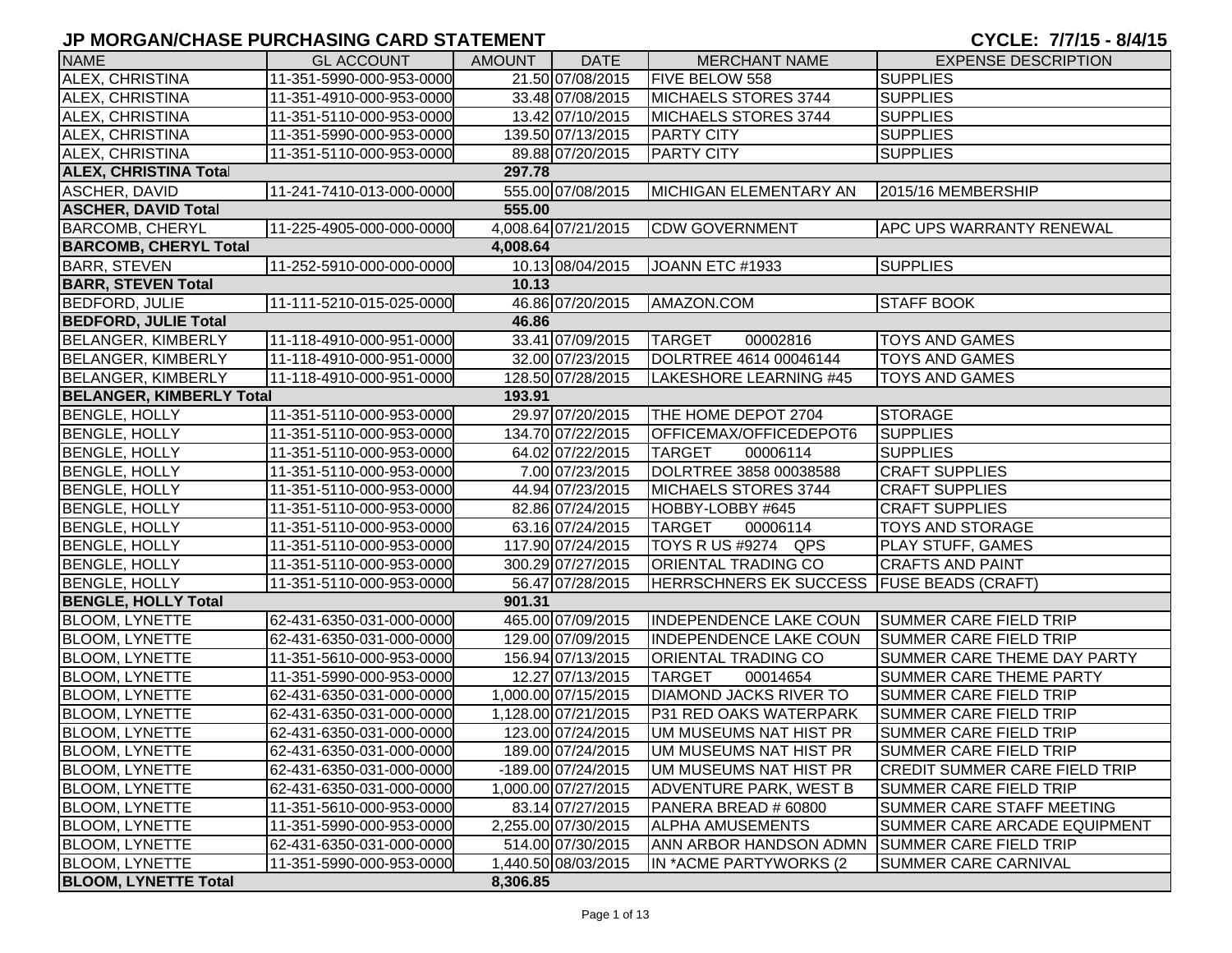| <b>NAME</b>                                    | <b>GL ACCOUNT</b>        | <b>AMOUNT</b> | <b>DATE</b>         | <b>MERCHANT NAME</b>          | <b>EXPENSE DESCRIPTION</b>                                 |
|------------------------------------------------|--------------------------|---------------|---------------------|-------------------------------|------------------------------------------------------------|
| <b>BUNKER, JEFFREY</b>                         | 11-261-5993-000-000-0000 |               | 13.94 07/09/2015    | THE HOME DEPOT 2737           | <b>GRNDS ATHLETIC FIELD REPAIRS</b>                        |
| <b>BUNKER, JEFFREY</b>                         | 11-261-5993-000-000-0000 |               | 158.16 07/17/2015   | J THOMAS DISTRIBUTORS         | GRNDS WEED WHIP REPAIR PARTS,                              |
|                                                |                          |               |                     |                               | <b>EDGER BLADES</b>                                        |
| <b>BUNKER, JEFFREY</b>                         | 11-261-5992-000-000-0000 |               | 2,100.00 07/31/2015 | <b>BADER AND SONS CO.</b>     | <b>MTCE FORKS FOR NEW LOADER</b>                           |
| <b>BUNKER, JEFFREY</b>                         | 11-261-5993-071-000-0000 |               | 1,350.00 08/03/2015 | <b>ANGELO'S WHOLESALE</b>     | <b>HS MULCH</b>                                            |
| <b>BUNKER, JEFFREY Total</b>                   |                          | 3,622.10      |                     |                               |                                                            |
| <b>BURNHAM, SUSAN</b>                          | 11-241-5990-011-000-0000 |               | 67.81 07/20/2015    | <b>STAPLES</b><br>00107730    | <b>OFFICE CHAIR</b>                                        |
| <b>BURNHAM, SUSAN Total</b>                    |                          | 67.81         |                     |                               |                                                            |
| CHRISTOPOULOS, COURTN 11-118-5110-000-951-0000 |                          |               | 59.99 07/13/2015    | HOBBY LOBBY #417              | <b>LITERACY: READING CORNER</b>                            |
|                                                |                          |               |                     |                               | <b>DECORATIONS</b>                                         |
| <b>CHRISTOPOULOS, COURTNEY Total</b>           |                          | 59.99         |                     |                               |                                                            |
| CIANCIO, WANDA                                 | 11-225-3220-000-000-0000 |               | 190.00 07/24/2015   | PAYPAL *MAEDS                 | <b>MAEDS TECHNOLOGY CONFERENCE</b>                         |
| CIANCIO, WANDA                                 | 11-225-5910-000-000-0000 |               | 28.25 07/24/2015    | THE UPS STORE 0582            | MAILING COST TO RETURN<br>EQUIPMENT.                       |
| CIANCIO, WANDA                                 | 11-225-3220-000-000-0000 |               | 110.00 07/27/2015   | <b>SHANTY CREEK RESORTS -</b> | <b>DEPOSIT ON HOTEL FOR MAEDS</b><br>CONFERENCE.           |
| CIANCIO, WANDA                                 | 11-225-5910-000-000-0000 |               | 14.79 07/31/2015    | <b>GREAT LAKES ACE HARDWA</b> | <b>KEY RINGS FOR TECH KEYS</b>                             |
| <b>CIANCIO, WANDA Total</b>                    |                          | 343.04        |                     |                               |                                                            |
| CIANFERRA, LINDA                               | 11-221-3220-000-913-3310 |               | -10.00 07/27/2015   | <b>OAKLAND SCHOOLS-RC INT</b> | <b>REFUND OF SECHES</b>                                    |
| <b>CIANFERRA, LINDA Tota</b>                   |                          | $-10.00$      |                     |                               |                                                            |
| <b>COOLMAN, ROBERT</b>                         | 11-261-5992-000-000-0000 |               | 70.00 07/08/2015    | CONSERVA ELECTRIC SUPP        | <b>IMTCE WIRE CONNECTOR STOCK</b>                          |
| <b>COOLMAN, ROBERT</b>                         | 11-261-5992-000-000-0000 |               | 41.99 07/15/2015    | <b>CITY ELECTRIC SUPPLY</b>   | <b>MTCE CONDUIT STOCK</b>                                  |
| <b>COOLMAN, ROBERT</b>                         | 11-261-5992-055-000-0000 |               | 195.00 07/15/2015   | CONSERVA ELECTRIC SUPP        | <b>NM STADIUM LIGHTS</b>                                   |
| <b>COOLMAN, ROBERT</b>                         | 11-261-5992-000-000-0000 |               | 3,240.00 07/15/2015 | CONSERVA ELECTRIC SUPP        | <b>MTCE STOCK LAMPS</b>                                    |
| <b>COOLMAN, ROBERT</b>                         | 11-261-5993-000-000-0000 |               | 12.00 07/16/2015    | CONSERVA ELECTRIC SUPP        | <b>GRNDS RAIN SENSOR BATTERIES</b>                         |
| <b>COOLMAN, ROBERT</b>                         | 11-261-5992-060-000-0000 |               | 364.08 07/17/2015   | <b>CITY ELECTRIC SUPPLY</b>   | <b>ITC JOB FOR ERIC</b>                                    |
| <b>COOLMAN, ROBERT</b>                         | 11-261-5992-060-000-0000 |               | 3.44 07/17/2015     | THE HOME DEPOT 2737           | <b>ITC JOB FOR ERIC</b>                                    |
| <b>COOLMAN, ROBERT</b>                         | 11-261-5992-000-000-0000 |               | 585.00 07/23/2015   | <b>CONSERVA ELECTRIC SUPP</b> | <b>DISTRICT STADIUM POLE LIGHTS</b><br><b>BALLAST KITS</b> |
| <b>COOLMAN, ROBERT</b>                         | 11-261-5992-000-000-0000 |               | 503.00 07/23/2015   | CONSERVA ELECTRIC SUPP        | <b>MTCE STOCK BALLASTS</b>                                 |
| <b>COOLMAN, ROBERT</b>                         | 11-261-5992-000-000-0000 |               | 864.00 08/04/2015   | CONSERVA ELECTRIC SUPP        | <b>MTCE STOCK BALLASTS</b>                                 |
| <b>COOLMAN, ROBERT Total</b>                   |                          | 5,878.51      |                     |                               |                                                            |
| <b>DIATIKAR, CHRISTINE</b>                     | 11-252-7410-000-000-0000 |               | 125.00 07/16/2015   | <b>STATE DMB CASHIER</b>      | 2015/16 MIDEAL                                             |
| <b>DIATIKAR, CHRISTINE</b>                     | 11-252-5910-000-000-0000 |               | 14.95 07/30/2015    | <b>AMAZON MKTPLACE PMTS</b>   | <b>WRISTBANDS/LIONS FUNCTION</b>                           |
| <b>DIATIKAR, CHRISTINE Tota</b>                |                          | 139.95        |                     |                               |                                                            |
| <b>DIGLIO, CAROL</b>                           | 11-283-5610-000-000-0000 |               | 17.80 07/29/2015    | <b>EINSTEIN BROS BAGELS30</b> | <b>BAGELS/NEA MTG</b>                                      |
| <b>DIGLIO, CAROL Total</b>                     |                          | 17.80         |                     |                               |                                                            |
| DRAGOO, MICHAEL                                | 11-261-3220-000-000-0000 |               | 184.86 07/16/2015   | <b>CRYSTAL MTN LODGING</b>    | <b>MTCE DEPOSIT FOR MSBO</b><br><b>CONFERENCE</b>          |
| DRAGOO, MICHAEL                                | 11-261-5992-071-000-0000 |               | 95.54 07/24/2015    | <b>COCHRANE SUPPLY AND EN</b> | <b>HS SPORTS PARK BATHROOM</b>                             |
| DRAGOO, MICHAEL                                | 11-261-5992-005-000-0000 |               | 67.03 07/24/2015    | JETS PIZZA - MI 46            | <b>MTCE LUNCH FOR ASBESTOS</b><br><b>TRAINING</b>          |
| DRAGOO, MICHAEL                                | 11-261-5992-071-000-0000 |               | 364.64 07/27/2015   | NATIONAL LADDER & SCAF        | HS BAND TOWER LEVELING JACKS,<br><b>TAX BEING REFUNDED</b> |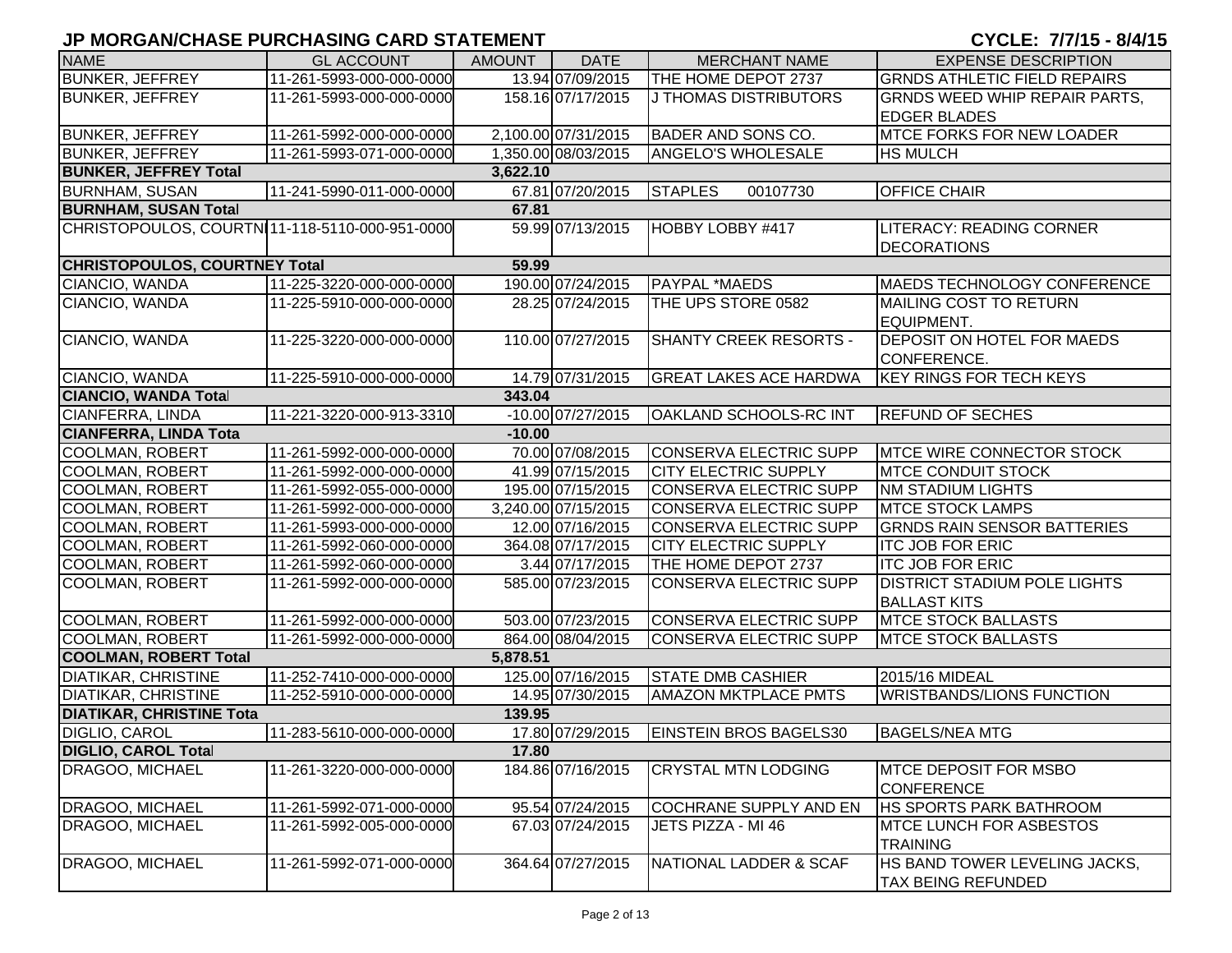| <b>NAME</b>                   | <b>GL ACCOUNT</b>        | <b>AMOUNT</b> | <b>DATE</b>          | <b>MERCHANT NAME</b>                     | <b>EXPENSE DESCRIPTION</b>                           |
|-------------------------------|--------------------------|---------------|----------------------|------------------------------------------|------------------------------------------------------|
| DRAGOO, MICHAEL               | 11-261-4910-013-000-0000 |               | 105.00 07/27/2015    | <b>PELLA WINDOWS &amp; DOORS</b>         | <b>NW WINDOW</b>                                     |
| DRAGOO, MICHAEL               | 11-261-4910-011-000-0000 |               | 2,290.00 07/27/2015  | <b>REDFORD LOCK COMPANY I</b>            | VO CLASSROOMS, MEDIA CENTER<br><b>OFFICE</b>         |
| DRAGOO, MICHAEL               | 41-261-4110-011-000-4449 |               | 909.00 07/28/2015    | <b>BASS</b>                              | VO SAGE POWER SUPPLY                                 |
| DRAGOO, MICHAEL               | 11-261-5992-000-000-0000 |               | 671.56 07/28/2015    | <b>WW GRAINGER</b>                       | <b>MTCE TOOLS</b>                                    |
| DRAGOO, MICHAEL               | 11-261-5992-000-000-0000 |               | 12.97 07/28/2015     | <b>WW GRAINGER</b>                       | <b>MTCE TOOLS</b>                                    |
| DRAGOO, MICHAEL               | 11-261-5992-000-000-0000 |               | 77.04 07/28/2015     | <b>WW GRAINGER</b>                       | <b>MTCE SUPPLIES</b>                                 |
| DRAGOO, MICHAEL               | 12-402-9402-000-000-0002 |               | 13,524.00 07/29/2015 | <b>DE-CAL INC</b>                        | 2014/15 SERVICES, EXPENSE BOOKED<br>BY JE            |
| DRAGOO, MICHAEL               | 11-261-5992-055-000-0000 |               | 63.70 07/29/2015     | SHIFFLER EQUIPMENT SAL                   | <b>NM CHAIRS</b>                                     |
| DRAGOO, MICHAEL               | 11-261-5992-071-000-0000 |               | $-20.64$ 08/03/2015  | NATIONAL LADDER & SCAF                   | HS BAND TOWER - REFUND OF TAX                        |
| DRAGOO, MICHAEL               | 11-261-5992-071-000-0000 |               | 322.50 08/04/2015    | <b>MAXI CONTAINER</b>                    | <b>HS EXTERIOR GARBAGE CANS</b>                      |
| DRAGOO, MICHAEL               | 11-261-5992-065-000-0000 |               | 322.50 08/04/2015    | <b>MAXI CONTAINER</b>                    | <b>MS EXTERIOR GARBAGE CANS</b>                      |
| <b>DRAGOO, MICHAEL Total</b>  |                          | 18,989.70     |                      |                                          |                                                      |
| <b>EASON, CHRISTINE</b>       | 11-351-5110-000-953-0000 |               | 28.46 08/03/2015     | <b>SQ *COMPOUND FUN LLC</b>              | <b>GAME FOR PT CLUB</b>                              |
| <b>EASON, CHRISTINE Total</b> |                          | 28.46         |                      |                                          |                                                      |
| <b>FULAR, JAMES</b>           | 11-261-5993-000-000-0000 |               | 3,746.43 07/08/2015  | <b>RESIDEX</b>                           | <b>DISTRICT SUMMER FERTILIZER ORDER</b>              |
| FULAR, JAMES                  | 11-261-5993-000-000-0000 |               | 747.00 07/09/2015    | <b>RESIDEX</b>                           | <b>GRNDS TENACITY</b>                                |
| FULAR, JAMES                  | 11-261-5993-000-000-0000 |               | 221.53 07/13/2015    | J THOMAS DISTRIBUTORS                    | <b>GRNDS MOWER &amp; TRIMMER PARTS</b>               |
| FULAR, JAMES                  | 11-261-5993-000-000-0000 |               | 23.82 07/13/2015     | J THOMAS DISTRIBUTORS                    | <b>GRNDS TRIMMER PARTS</b>                           |
| <b>FULAR, JAMES</b>           | 11-261-5993-000-000-0000 |               | 86.85 07/13/2015     | MARKS OUTDOOR POWER EQ GRNDS MOWER PARTS |                                                      |
| <b>FULAR, JAMES</b>           | 11-261-5993-000-000-0000 |               | 216.40 07/15/2015    | <b>RESIDEX</b>                           | <b>GRNDS MULCH FOR GRASS, SEED</b>                   |
|                               |                          |               |                      |                                          | <b>FOR ATHLETIC FIELDS</b>                           |
| <b>FULAR, JAMES</b>           | 11-261-5993-000-000-0000 |               | 789.41 07/15/2015    | <b>RESIDEX</b>                           | <b>GRNDS WEED KILLER FOR DISTRICT</b><br><b>BEDS</b> |
| FULAR, JAMES                  | 11-261-5993-000-000-0000 |               | 310.76 07/15/2015    | <b>RESIDEX</b>                           | <b>GRNDS DISTRICT WEED CONTROL</b>                   |
| <b>FULAR, JAMES</b>           | 11-261-5993-071-000-0000 |               | 119.01 07/21/2015    | JOHN DEERE LANDSCAPES0                   | <b>GRNDS HS STADIUM WATER KEY</b>                    |
| <b>FULAR, JAMES</b>           | 11-261-5993-000-000-0000 |               | 366.60 07/21/2015    | JOHN DEERE LANDSCAPES0                   | <b>GRNDS ATHLETIC FIELD WEED</b><br><b>CONTROL</b>   |
| FULAR, JAMES                  | 11-261-5993-000-000-0000 |               | 71.88 07/22/2015     | THE HOME DEPOT 2704                      | <b>GRNDS SUPPLIES</b>                                |
| FULAR, JAMES                  | 11-261-5993-000-000-0000 |               | 1,215.00 07/27/2015  | <b>ANGELO'S WHOLESALE</b>                | <b>DISTRICT MULCH</b>                                |
| <b>FULAR, JAMES</b>           | 11-261-5993-000-000-0000 |               | 1,519.00 07/29/2015  |                                          | MARKS OUTDOOR POWER EQ GRNDS TORO 30" LAWN MOWER     |
| <b>FULAR, JAMES Total</b>     |                          | 9,433.69      |                      |                                          |                                                      |
| <b>GILMORE, MEGAN</b>         | 11-118-5110-000-951-0000 |               | 20.65 07/22/2015     | <b>ARNIE'S ARTS 'N CRAFTS</b>            | <b>TEACHING SUPPLIES</b>                             |
| <b>GILMORE, MEGAN</b>         | 11-118-5110-000-951-0000 |               | 9.00 07/27/2015      | MEIJER INC #054 Q01                      | <b>TEACHING SUPPLIES</b>                             |
| <b>GILMORE, MEGAN</b>         | 11-118-5110-000-951-0000 |               | 96.66 07/28/2015     | LAKESHORE LEARNING #45                   | <b>TEACHING SUPPLIES</b>                             |
| <b>GILMORE, MEGAN</b>         | 11-118-5110-000-951-0000 |               | -5.59 07/28/2015     | LAKESHORE LEARNING #45                   | <b>REFUND/CASHIER MISTAKE</b>                        |
| <b>GILMORE, MEGAN Total</b>   |                          | 120.72        |                      |                                          |                                                      |
| <b>GORDON, BRIAN</b>          | 62-431-6104-061-000-0000 |               | 203.52 07/13/2015    | <b>SUBWAY</b><br>00025049                | LUNCH FOR STAFF                                      |
| GORDON, BRIAN                 | 62-431-6103-061-000-0000 |               | 1,599.00 07/15/2015  | <b>HUDL</b>                              | FOOTBALL SCOUTING SERVICE                            |
| GORDON, BRIAN                 | 62-431-6104-061-000-0000 |               | 31.68 07/15/2015     | PANERA BREAD #667                        | <b>BAGELS FOR MEETING</b>                            |
| <b>GORDON, BRIAN</b>          | 11-293-7410-000-000-0000 |               | 175.00 07/16/2015    | OAK POINTE GOLF SHOP                     | <b>REGIONAL FEE GOLF</b>                             |
| <b>GORDON, BRIAN</b>          | 11-293-5990-000-000-0000 |               | 315.00 07/21/2015    | PP*JORDANOGRAP                           | SIGNS FOR SCHOOL                                     |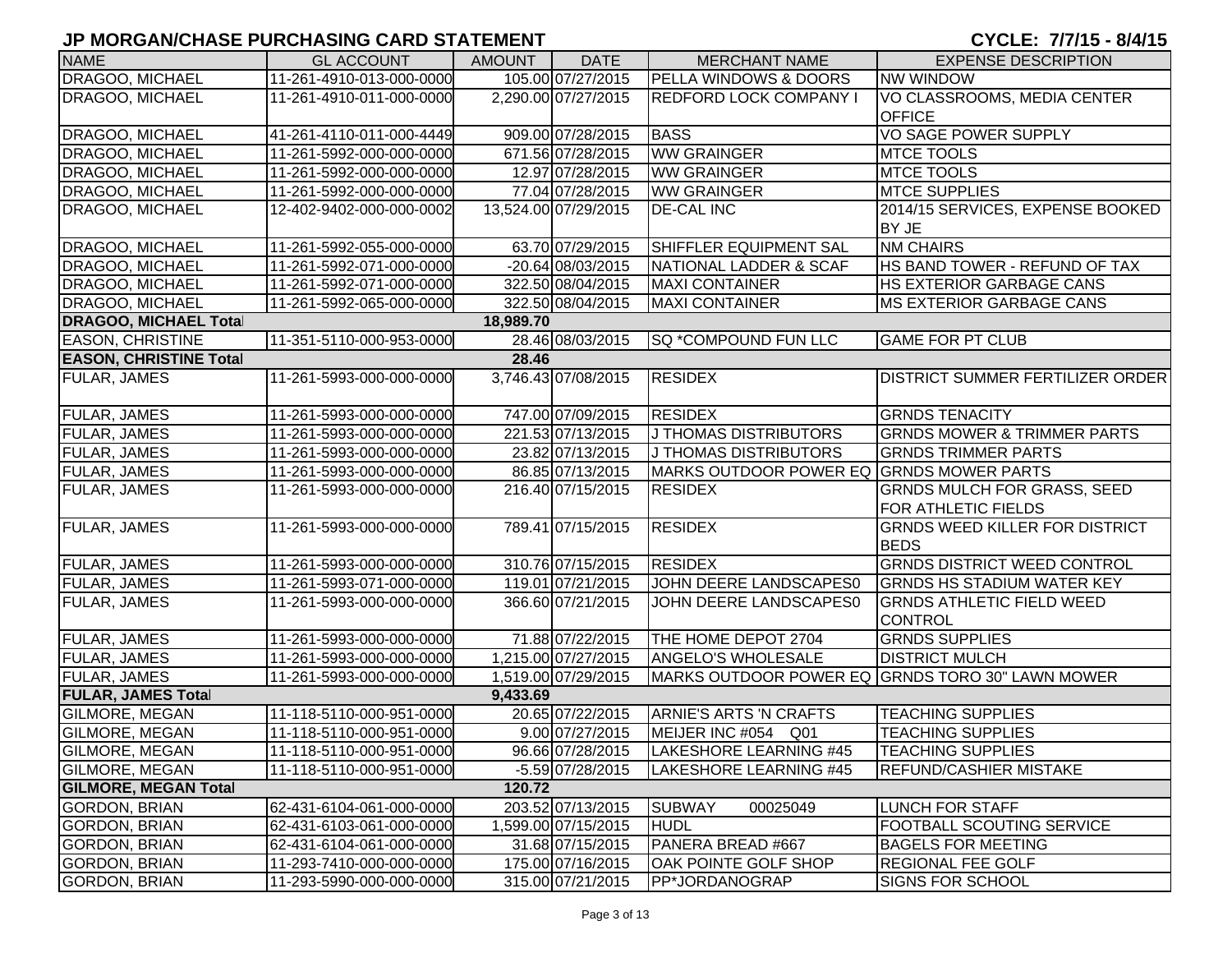|                              | , .,                     |               |                     |                               |                                                                                                                                            |
|------------------------------|--------------------------|---------------|---------------------|-------------------------------|--------------------------------------------------------------------------------------------------------------------------------------------|
| <b>NAME</b>                  | <b>GL ACCOUNT</b>        | <b>AMOUNT</b> | <b>DATE</b>         | <b>MERCHANT NAME</b>          | <b>EXPENSE DESCRIPTION</b>                                                                                                                 |
| <b>GORDON, BRIAN</b>         | 11-293-3610-000-000-0000 |               | 1,454.66 07/28/2015 | SQ *FLEMING BUSINESS F        | STATIONARY SUPPLIES FOR OFFICE.                                                                                                            |
|                              |                          |               |                     |                               | <b>LETTERHEAD</b>                                                                                                                          |
| <b>GORDON, BRIAN Total</b>   |                          | 3,778.86      |                     |                               |                                                                                                                                            |
| HANSEN, ANN                  | 11-221-3220-000-000-3430 |               | 20.00 07/08/2015    | <b>OAKLAND SCHOOLS-RC INT</b> | <b>STAFF GSRP TRAINING</b>                                                                                                                 |
| HANSEN, ANN                  | 11-221-3220-000-000-3430 |               | 80.00 08/03/2015    | <b>OAKLAND SCHOOLS-RC INT</b> | <b>GSRP TRAINING</b>                                                                                                                       |
| <b>HANSEN, ANN Total</b>     |                          | 100.00        |                     |                               |                                                                                                                                            |
| <b>HENDERSON, BETH</b>       | 11-252-5910-000-000-0000 |               | 112.94 07/27/2015   | STAPLS7140151297000001        | <b>PRINTER TONER - BUSINESS OFFICE</b>                                                                                                     |
| <b>HENDERSON, BETH Total</b> |                          | 112.94        |                     |                               |                                                                                                                                            |
| HOLLY, SHEILA                | 11-112-5110-065-411-0000 |               | 50.19 07/09/2015    | AMAZON.COM                    | A GUIDE TO TEACHING;<br><b>INSTRUCTIONAL COACHES' BOOK;</b><br><b>DIANA STOTLER</b>                                                        |
| HOLLY, SHEILA                | 11-221-3220-000-000-6845 |               | 45.00 07/09/2015    | OAKLAND SCHOOLS-RC INT        | OS WORKSHOP; SEPARATING<br><b>DIFFERENCE FORM DISABILITY: A</b><br>FOCUS ON ELS; ALICE SMITH,<br>SHANNON HADLEY, SUSANNA<br><b>HOBRATH</b> |
| <b>HOLLY, SHEILA</b>         | 11-221-3220-000-411-0000 |               | 95.00 07/21/2015    | MI INST FOR ED MGT            | DAS FALL CONFERENCE FOR<br>ASSESSMENT & ACCOUNTABILITY;<br><b>JEFF DINKELMANN</b>                                                          |
| HOLLY, SHEILA                | 11-221-3220-000-411-0000 |               | 95.00 07/21/2015    | MI INST FOR ED MGT            | DAS FALL CONFERENCE FOR<br>ASSESSMENT & ACCOUNTABILITY; RJ<br><b>WEBBER</b>                                                                |
| <b>HOLLY, SHEILA</b>         | 11-221-7410-000-411-0000 |               | 95.00 07/24/2015    | PHI DELTA KAPPA INTL I        | ANNUAL PDK MEMBERSHIP RENEWAL;<br><b>RJ WEBBER</b>                                                                                         |
| <b>HOLLY, SHEILA</b>         | 11-111-5110-011-411-0000 |               | 4,536.20 07/27/2015 | RLI*RENAISSANCE LEARN         | <b>STAR READING SUBSCRIPTION</b><br>RENEWAL AND HOSTING FEE; VO                                                                            |
| <b>HOLLY, SHEILA</b>         | 11-111-5110-013-411-0000 |               | 4,122.20 07/27/2015 | RLI*RENAISSANCE LEARN         | <b>STAR READING SUBSCRIPTION</b><br><b>RENEWAL AND HOSTING FEE; NW</b>                                                                     |
| HOLLY, SHEILA                | 11-111-5110-011-411-0000 |               | 1,442.00 07/27/2015 | RLI*RENAISSANCE LEARN         | <b>STAR READING SUBSCRIPTION</b><br>RENEWAL AND HOSTING FEE; VO                                                                            |
| HOLLY, SHEILA                | 11-111-5110-012-411-0000 |               | 1,442.00 07/27/2015 | RLI*RENAISSANCE LEARN         | <b>STAR READING SUBSCRIPTION</b><br>RENEWAL AND HOSTING FEE; OH                                                                            |
| HOLLY, SHEILA                | 11-111-5110-013-411-0000 |               | 1,442.00 07/27/2015 | RLI*RENAISSANCE LEARN         | <b>STAR READING SUBSCRIPTION</b><br><b>RENEWAL AND HOSTING FEE; NW</b>                                                                     |
| HOLLY, SHEILA                | 11-111-5110-055-411-0056 |               | 2,884.60 07/27/2015 | RLI*RENAISSANCE LEARN         | <b>STAR READING SUBSCRIPTION</b><br>RENEWAL AND HOSTING FEE; NM5-6                                                                         |
| <b>HOLLY, SHEILA</b>         | 11-111-5110-014-411-0000 |               | 1,442.00 07/27/2015 | RLI*RENAISSANCE LEARN         | <b>STAR READING SUBSCRIPTION</b><br>RENEWAL AND HOSTING FEE; PV                                                                            |
| HOLLY, SHEILA                | 11-111-5110-015-411-0000 |               | 1,442.00 07/27/2015 | RLI*RENAISSANCE LEARN         | <b>STAR READING SUBSCRIPTION</b><br>RENEWAL AND HOSTING FEE; DF                                                                            |
| HOLLY, SHEILA                | 11-111-5110-014-411-0000 |               | 3,934.04 07/27/2015 | RLI*RENAISSANCE LEARN         | <b>STAR READING SUBSCRIPTION</b><br>RENEWAL AND HOSTING FEE; PV                                                                            |
| HOLLY, SHEILA                | 11-111-5110-012-411-0000 |               | 3,887.72 07/27/2015 | RLI*RENAISSANCE LEARN         | <b>STAR READING SUBSCRIPTION</b><br>RENEWAL AND HOSTING FEE; OH                                                                            |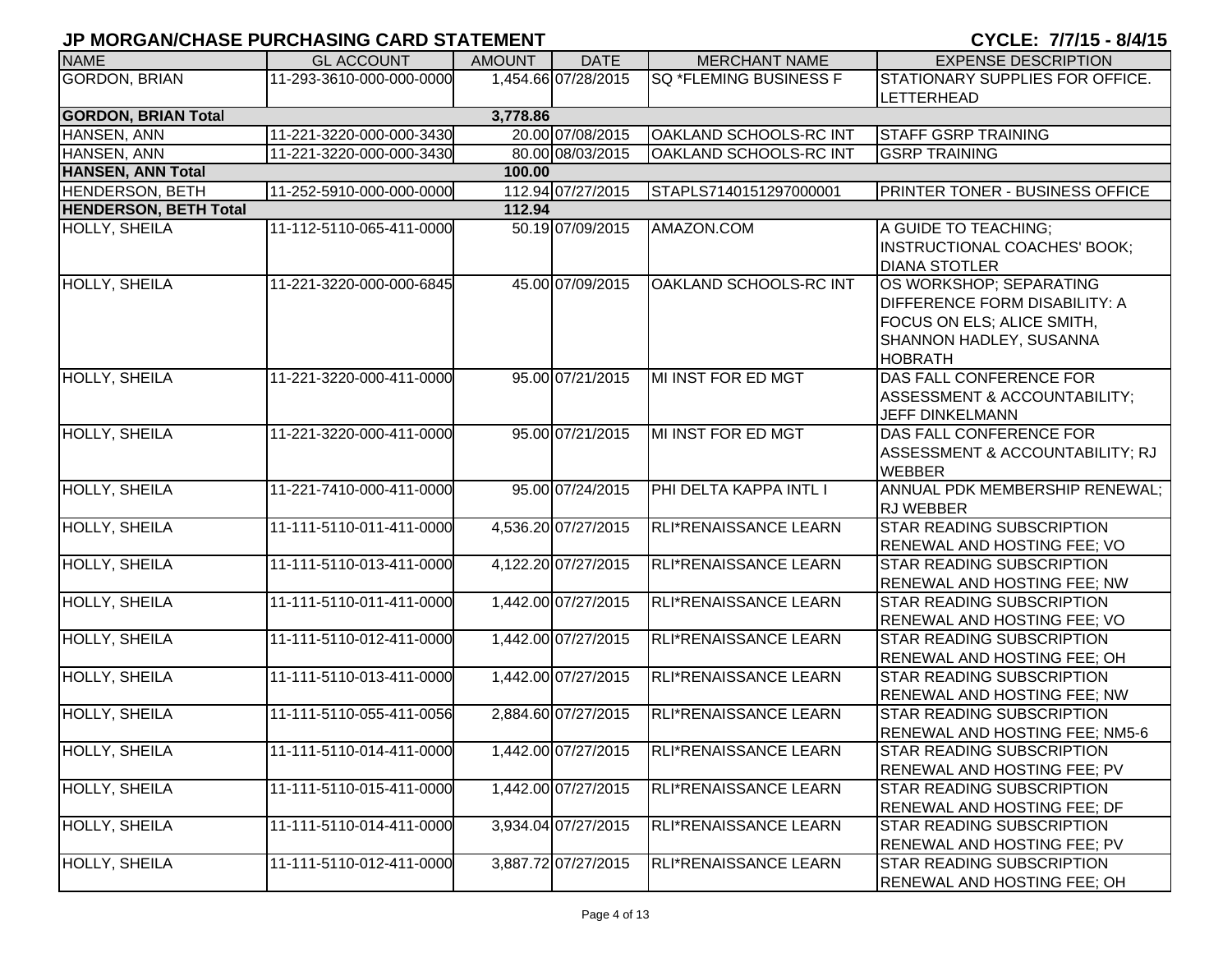| <b>NAME</b>                   | <b>GL ACCOUNT</b>                                    | <b>AMOUNT</b> | <b>DATE</b>                               | <b>MERCHANT NAME</b>                                 | <b>EXPENSE DESCRIPTION</b>                        |
|-------------------------------|------------------------------------------------------|---------------|-------------------------------------------|------------------------------------------------------|---------------------------------------------------|
| <b>HOLLY, SHEILA</b>          | 11-111-5110-015-411-0000                             |               | 3,841.40 07/27/2015                       | RLI*RENAISSANCE LEARN                                | <b>STAR READING SUBSCRIPTION</b>                  |
|                               |                                                      |               |                                           |                                                      | <b>RENEWAL AND HOSTING FEE; DF</b>                |
| HOLLY, SHEILA                 | 11-111-5110-011-411-0000                             |               | 257.00 07/27/2015                         | RLI*RENAISSANCE LEARN                                | <b>RL DATA INTEGRATION MAINTENANCE</b>            |
|                               |                                                      |               |                                           |                                                      | FEE; VO                                           |
| HOLLY, SHEILA                 | 11-111-5110-012-411-0000                             |               | 257.00 07/27/2015                         | RLI*RENAISSANCE LEARN                                | <b>RL DATA INTEGRATION MAINTENANCE</b>            |
|                               |                                                      |               |                                           |                                                      | FEE; OH                                           |
| HOLLY, SHEILA                 | 11-111-5110-013-411-0000                             |               | 257.00 07/27/2015                         | RLI*RENAISSANCE LEARN                                | <b>RL DATA INTEGRATION MAINTENANCE</b>            |
|                               | 11-111-5110-055-411-0055                             |               | 515.00 07/27/2015                         | RLI*RENAISSANCE LEARN                                | FEE; NW<br><b>RL DATA INTEGRATION MAINTENANCE</b> |
| HOLLY, SHEILA                 |                                                      |               |                                           |                                                      | FEE; NM5-6                                        |
| <b>HOLLY, SHEILA</b>          | 11-111-5110-014-411-0000                             |               | 257.00 07/27/2015                         | RLI*RENAISSANCE LEARN                                | <b>RL DATA INTEGRATION MAINTENANCE</b>            |
|                               |                                                      |               |                                           |                                                      | FEE: PV                                           |
| HOLLY, SHEILA                 | 11-111-5110-015-411-0000                             |               | 257.00 07/27/2015                         | RLI*RENAISSANCE LEARN                                | <b>RL DATA INTEGRATION MAINTENANCE</b>            |
|                               |                                                      |               |                                           |                                                      | FEE; DF                                           |
| HOLLY, SHEILA                 | 11-113-5210-071-414-0000<br>11-221-7910-000-430-0000 |               | 24,811.50 07/27/2015<br>130.05 07/30/2015 | SMP HOLT FSG PALGRAVE<br><b>AMAZON MKTPLACE PMTS</b> | NEW AP PSYCHOLOGY TEXTBOOKS                       |
| HOLLY, SHEILA                 |                                                      |               |                                           |                                                      | A FRAMEWORK FOR UNDERSTANDING                     |
|                               |                                                      |               |                                           |                                                      | POVERTY; NEW TEACHER BOOKS                        |
| <b>HOLLY, SHEILA</b>          | 11-221-7910-000-430-0000                             |               | 177.44 07/30/2015                         | BARNES&NOBLE.COM-BN                                  | <b>GOOD TO GREAT; NEW TEACHER</b>                 |
|                               |                                                      |               |                                           |                                                      | <b>BOOKS</b>                                      |
| <b>HOLLY, SHEILA</b>          | 11-221-5990-000-430-0000                             |               | 69.48 07/31/2015                          | <b>AMAZON MKTPLACE PMTS</b>                          | NEVER RECEIVED 6 FRAMWORK FOR                     |
|                               |                                                      |               |                                           |                                                      | UNDERSTANDING POVERTY BOOKS;                      |
|                               |                                                      |               |                                           |                                                      | <b>EMAILED VENDOR</b>                             |
| <b>HOLLY, SHEILA</b>          | 11-221-7410-000-411-0000                             |               | 985.00 07/31/2015                         | <b>ASSOC SUPERV AND CURR</b>                         | ASCD ADMINISTRATORS MEMBERSHIP                    |
|                               |                                                      |               |                                           |                                                      |                                                   |
| <b>HOLLY, SHEILA</b>          | 11-221-7410-000-411-0000                             |               | 365.00 07/31/2015                         | MI INST FOR ED MGT                                   | MIEM MEMBERSHIP; RJ WEBBER,                       |
|                               |                                                      |               |                                           |                                                      | <b>CAROL DIGLIO, STEVE MATTHEWS</b>               |
| HOLLY, SHEILA                 | 11-221-7410-000-411-0000                             |               | 135.00 07/31/2015                         | <b>MSBO</b>                                          | <b>MSBO MEMBERSHIP</b>                            |
| <b>HOLLY, SHEILA</b>          | 11-221-7910-000-430-0000                             |               | 173.28 08/03/2015                         | AMAZON.COM                                           | HOW CHILDREN SUCCEED; NEW                         |
|                               |                                                      |               |                                           |                                                      | <b>TEACHERS BOOKS</b>                             |
| <b>HOLLY, SHEILA</b>          | 11-221-5990-000-430-0000                             |               | 105.24 08/03/2015                         | AMAZON.COM                                           | LEADERSHIP ON THE LINE; BOOKS                     |
|                               |                                                      |               |                                           |                                                      | FOR OFFICE OF ACADEMICS                           |
| <b>HOLLY, SHEILA</b>          | 11-221-7410-000-411-0000                             |               | 289.00 08/03/2015                         | <b>LEARNING FORWARD</b>                              | <b>ONLINE MEMBERSHIP RENEWAL FOR</b>              |
| <b>HOLLY, SHEILA Total</b>    |                                                      | 59,837.34     |                                           |                                                      | <b>INSTRUCTIONAL COACHES</b>                      |
| HURLBURT, THOMAS              | 11-271-3220-000-000-0000                             |               | 27.23 07/17/2015                          | <b>BOONE'S PRIME TIME PUB</b>                        | <b>MAPT CONFERENCE</b>                            |
| <b>HURLBURT, THOMAS</b>       | 11-271-3220-000-000-0000                             |               | 31.45 07/17/2015                          | CRACKER BARREL #464 TR                               | <b>MAPT CONFERENCE</b>                            |
| <b>HURLBURT, THOMAS</b>       | 11-271-3220-000-000-0000                             |               | 25.00 07/17/2015                          | OUTBACK 2327                                         | <b>MAPT CONFERENCE</b>                            |
| <b>HURLBURT, THOMAS</b>       | 11-271-5710-000-000-0000                             |               | 35.02 07/20/2015                          | SPEEDWAY 08340 201                                   | <b>FUEL FOR DISTRICT TRUCK</b>                    |
| <b>HURLBURT, THOMAS Total</b> |                                                      | 118.70        |                                           |                                                      |                                                   |
| JUOPPERI, JOHN                | 11-261-5992-012-000-0000                             |               | 38.11 07/07/2015                          | <b>FASTENAL COMPANY01</b>                            | <b>OH SWING</b>                                   |
| JUOPPERI, JOHN                | 11-261-5992-014-000-0000                             |               | 23.46 07/09/2015                          | THE HOME DEPOT 2737                                  | PV RM 202 DRAWER SLIDE,                           |
|                               |                                                      |               |                                           |                                                      | <b>CONCESSION SCREEN</b>                          |
| JUOPPERI, JOHN                | 11-261-5992-071-000-0000                             |               | 144.00 07/21/2015                         | <b>REDFORD LOCK COMPANY I</b>                        | <b>HS LOCKERS</b>                                 |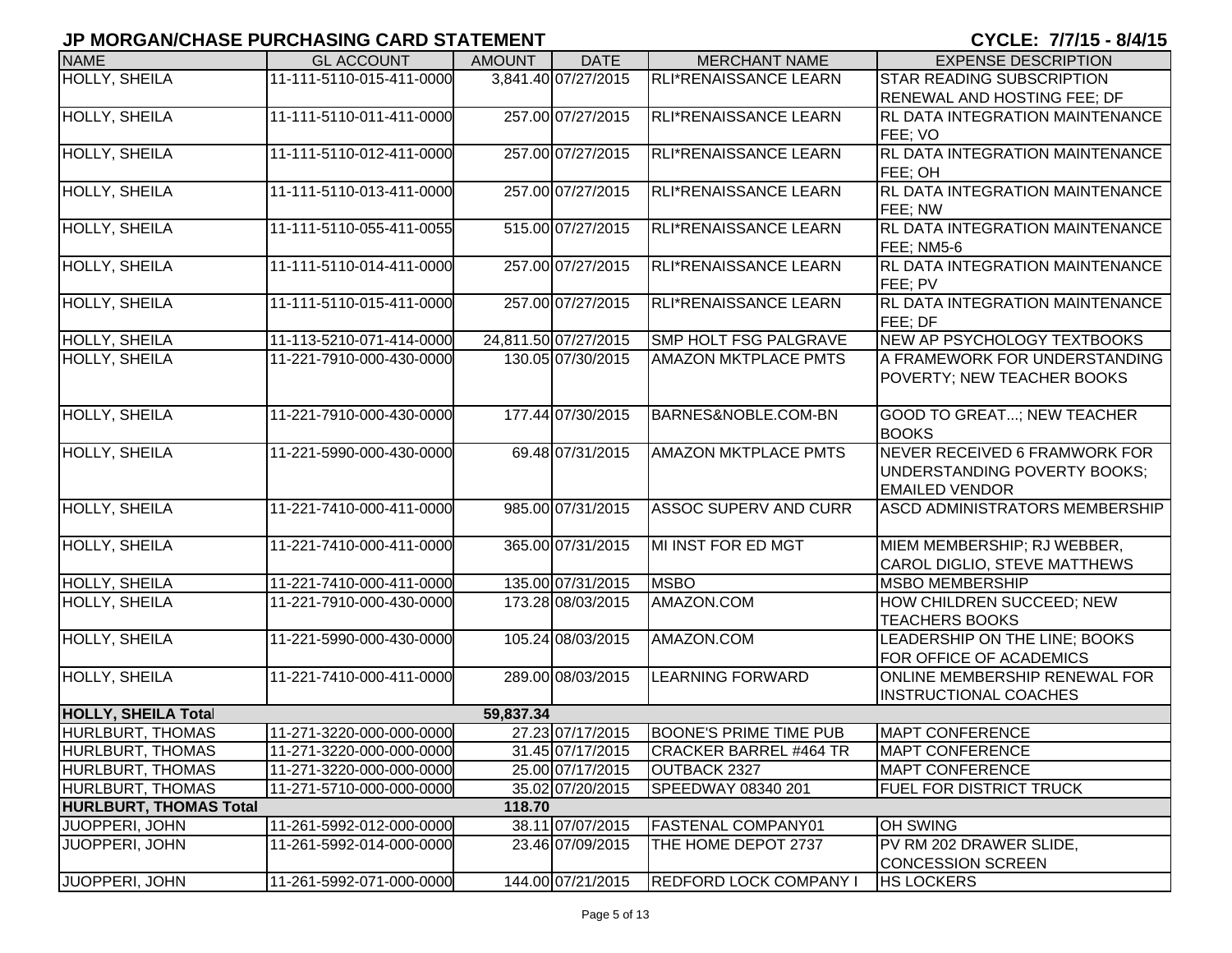| <b>NAME</b>                | <b>GL ACCOUNT</b>        | <b>AMOUNT</b> | <b>DATE</b>         | <b>MERCHANT NAME</b>          | <b>EXPENSE DESCRIPTION</b>                                   |
|----------------------------|--------------------------|---------------|---------------------|-------------------------------|--------------------------------------------------------------|
| JUOPPERI, JOHN             | 11-261-5992-011-000-0000 |               | 458.63 07/21/2015   | <b>REDFORD LOCK COMPANY I</b> | VO GYM DOOR                                                  |
| JUOPPERI, JOHN             | 11-261-5992-071-000-0000 |               | 12.73 07/28/2015    | NAPA PARTS 0024965            | <b>HS AUTO SHOP</b>                                          |
| JUOPPERI, JOHN             | 11-261-5992-071-000-0000 |               | 239.00 07/30/2015   | <b>REDFORD LOCK COMPANY I</b> | <b>HS GYM</b>                                                |
| JUOPPERI, JOHN             | 11-261-5992-055-000-0000 |               | 239.00 07/30/2015   | <b>REDFORD LOCK COMPANY I</b> | NM5 320                                                      |
| JUOPPERI, JOHN Total       |                          | 1,154.93      |                     |                               |                                                              |
| KORTLANDT, PATRICIA        | 11-111-5110-011-060-0000 |               | 186.98 07/07/2015   | <b>CURRICULUM ASSOC</b>       | EVERYDAY WRITERS FOR SECOND<br><b>GRADE</b>                  |
| <b>KORTLANDT, PATRICIA</b> | 11-111-5110-011-025-0000 |               | 662.75 07/07/2015   | ROCHESTER 100, INC            | HOME FOLDERS AND WRITING<br>FOLDERS FOR GRADES 1, 2 3, AND 4 |
| KORTLANDT, PATRICIA        | 11-111-5110-011-060-0000 |               | 152.64 07/08/2015   | RGS PAY*                      | <b>WRITING FOLDERS FOR</b><br><b>KINDERGARTEN</b>            |
| KORTLANDT, PATRICIA        | 11-222-5310-011-000-0000 |               | 1,948.72 07/10/2015 | FOLLETT SCHOOL SOLUTIO        | LIBRARY BOOKS FOR MEDIA CENTER                               |
| KORTLANDT, PATRICIA        | 11-241-5990-011-000-0000 |               | 850.78 07/15/2015   | <b>PRECISION DATA PRODUCT</b> | TONER FOR COLORED COPIER                                     |
| KORTLANDT, PATRICIA        | 11-111-5110-011-025-0000 |               | 96.09 07/30/2015    | STAPLS7138783641000001        | <b>CLASSROOM SUPPLIES FOR RICE</b>                           |
| KORTLANDT, PATRICIA        | 11-111-5110-011-025-0000 |               | 60.75 07/30/2015    | STAPLS7138785693000001        | <b>CLASSROOM SUPPLIES FOR PAS</b>                            |
| KORTLANDT, PATRICIA        | 11-111-5110-011-025-0000 |               | 88.68 07/30/2015    | STAPLS7138786258000001        | <b>CLASSROOM SUPPLIES FOR CORWIN</b>                         |
| <b>KORTLANDT, PATRICIA</b> | 11-111-5110-011-025-0000 |               | 30.98 07/30/2015    | STAPLS7138787246000001        | <b>CLASSROOM SUPPLIES FOR FAUCHER</b>                        |
| KORTLANDT, PATRICIA        | 11-111-5110-011-025-0000 |               | 33.43 07/30/2015    | STAPLS7138789067000001        | <b>CLASSROOM SUPPLIES FOR</b><br><b>BROSTMAN</b>             |
| KORTLANDT, PATRICIA        | 11-111-5110-011-025-0000 |               | 80.67 07/30/2015    | STAPLS7138789376000001        | <b>CLASSROOM SUPPLIES FOR GILBO</b>                          |
| KORTLANDT, PATRICIA        | 11-111-5110-011-025-0000 |               | 33.02 07/30/2015    | STAPLS7138790815000001        | <b>CLASSROOM SUPPLIES FOR HAND</b><br><b>AND SECORD</b>      |
| KORTLANDT, PATRICIA        | 11-111-5110-011-025-0000 |               | 66.59 07/30/2015    | STAPLS7138792418000001        | CLASSROOM SUPPLIES FOR SAVEN                                 |
| KORTLANDT, PATRICIA        | 11-111-5110-011-025-0000 |               | 75.08 07/30/2015    | STAPLS7138794787000001        | <b>CLASSROOM SUPPLIES FOR CYRUS</b>                          |
| KORTLANDT, PATRICIA        | 11-111-5110-011-025-0000 |               | 33.43 07/30/2015    | STAPLS7138795426000001        | <b>CLASSROOM SUPPLIES FOR FOSDICK</b>                        |
| KORTLANDT, PATRICIA        | 11-111-5110-011-025-0000 |               | 30.00 07/30/2015    | STAPLS7138837312000001        | <b>CLASSROOM SUPPLIES FOR LESSWAY</b>                        |
| KORTLANDT, PATRICIA        | 11-111-5110-011-025-0000 |               | 59.52 07/30/2015    | STAPLS7138838357000001        | <b>COLORED FOLDERS FOR</b><br>KINDERGARTEN AND SECOND        |
| KORTLANDT, PATRICIA        | 11-111-5110-011-025-0000 |               | 140.90 07/30/2015   | STAPLS7138838662000001        | COLORED FOLDERS FOR 4TH GRADE                                |
| KORTLANDT, PATRICIA        | 11-111-5110-011-060-0000 |               | 114.45 07/30/2015   | STAPLS7138839014000001        | <b>COMPOSITION BOOKS FOR 2ND</b><br><b>GRADE</b>             |
| KORTLANDT, PATRICIA        | 11-111-5110-011-060-0000 |               | 108.12 07/30/2015   | STAPLS7138839219000001        | 1 SUBJECT NOTEBOOKS FOR 2ND AND<br><b>3RD GRADES</b>         |
| KORTLANDT, PATRICIA        | 11-111-5110-011-025-0000 |               | 480.70 07/30/2015   | STAPLS7138839299000001        | INSERTABLE TAB DIVIDERS FOR 4TH<br><b>GRADE</b>              |
| KORTLANDT, PATRICIA        | 11-111-5110-011-025-0000 |               | 181.92 07/30/2015   | STAPLS7138839527000001        | LABELS FOR KINDERGARTEN AND<br><b>DATA WALL</b>              |
| KORTLANDT, PATRICIA        | 11-111-5110-011-025-0000 |               | 75.00 07/31/2015    | SSI*SCHOOL SPECIALTY          | CLASSROOM SUPPLIES FOR CARRUTH                               |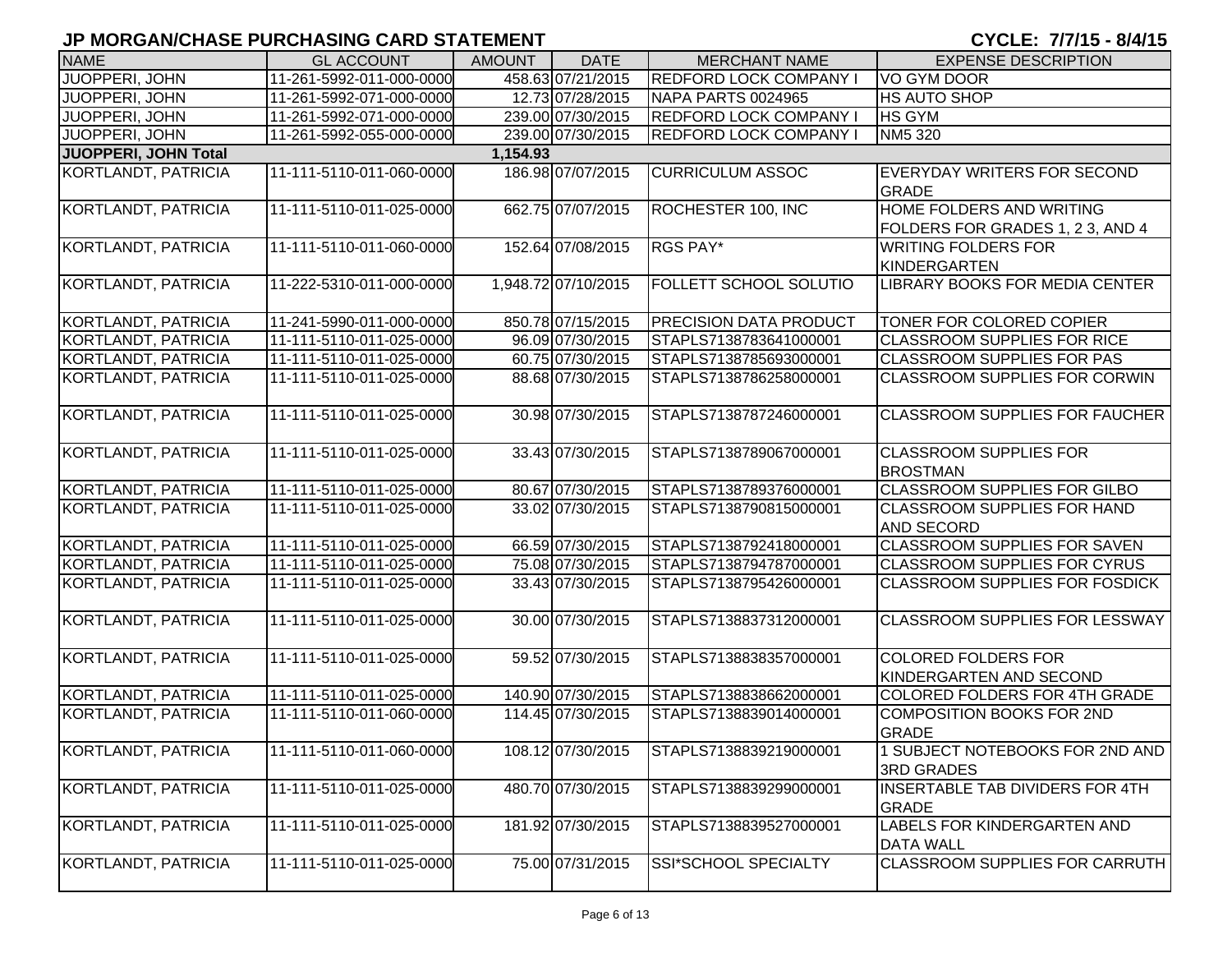| <b>NAME</b>                | <b>GL ACCOUNT</b>        | <b>AMOUNT</b> | <b>DATE</b>       | <b>MERCHANT NAME</b>        | <b>EXPENSE DESCRIPTION</b>                           |
|----------------------------|--------------------------|---------------|-------------------|-----------------------------|------------------------------------------------------|
| KORTLANDT, PATRICIA        | 62-431-6270-011-000-0000 |               | 206.27 07/31/2015 | SSI*SCHOOL SPECIALTY        | CLASSROOM SUPPLIES FOR CARRUTH                       |
| KORTLANDT, PATRICIA        | 11-111-5110-011-025-0000 |               | 73.56 07/31/2015  | SSI*SCHOOL SPECIALTY        | <b>CLASSROOM SUPPLIES FOR</b><br><b>BELANGER</b>     |
| KORTLANDT, PATRICIA        | 11-111-5110-011-025-0000 |               | 544.53 07/31/2015 | SSI*SCHOOL SPECIALTY        | <b>CLASSROOM SUPPLIES FOR</b><br><b>KINDERGARTEN</b> |
| KORTLANDT, PATRICIA        | 11-111-5110-011-025-0000 |               | 173.85 07/31/2015 | <b>SSI*SCHOOL SPECIALTY</b> | <b>CLASSROOM SUPPLIES FOR SIARTO</b>                 |
| KORTLANDT, PATRICIA        | 11-111-5110-011-025-0000 |               | 57.72 07/31/2015  | SSI*SCHOOL SPECIALTY        | <b>SUPPLIES FOR HANDWRITING</b><br><b>INITIATIVE</b> |
| KORTLANDT, PATRICIA        | 11-111-5110-011-025-0000 |               | 97.31 07/31/2015  | <b>SSI*SCHOOL SPECIALTY</b> | CLASSROOM SUPPLIES FOR SAVEN                         |
| KORTLANDT, PATRICIA        | 11-111-5110-011-025-0000 |               | 63.17 08/03/2015  | <b>SSI*SCHOOL SPECIALTY</b> | <b>CLASSROOM SUPPLIES FOR SPARLING</b>               |
| KORTLANDT, PATRICIA        | 11-111-5110-011-025-0000 |               | 76.48 08/03/2015  | SSI*SCHOOL SPECIALTY        | <b>CLASSROOM SUPPLIES FOR GILBO</b>                  |
| KORTLANDT, PATRICIA        | 11-111-5110-011-025-0000 |               | 64.94 08/03/2015  | SSI*SCHOOL SPECIALTY        | <b>CLASSROOM SUPPLIES FOR</b><br><b>WILKINSON</b>    |
| KORTLANDT, PATRICIA        | 11-111-5110-011-025-0000 |               | 150.64 08/03/2015 | SSI*SCHOOL SPECIALTY        | <b>CLASSROOM SUPPLIES FOR</b><br><b>CRACRAFT</b>     |
| KORTLANDT, PATRICIA        | 11-111-5110-011-025-0000 |               | 39.43 08/03/2015  | SSI*SCHOOL SPECIALTY        | <b>CLASSROOM SUPPLIES FOR RICE</b>                   |
| KORTLANDT, PATRICIA        | 11-111-5110-011-025-0000 |               | 62.40 08/03/2015  | SSI*SCHOOL SPECIALTY        | <b>CLASSROOM SUPPLIES FOR HARE</b>                   |
| KORTLANDT, PATRICIA        | 11-111-5110-011-025-0000 |               | 100.04 08/03/2015 | SSI*SCHOOL SPECIALTY        | <b>CLASSROOM SUPPLIES FOR CORWIN</b>                 |
| <b>KORTLANDT, PATRICIA</b> | 11-111-5110-011-025-0000 |               | 67.62 08/03/2015  | <b>SSI*SCHOOL SPECIALTY</b> | <b>CLASSROOM SUPPLIES FOR PAS</b>                    |
| KORTLANDT, PATRICIA        | 11-111-5110-011-025-0000 |               | 243.40 08/03/2015 | SSI*SCHOOL SPECIALTY        | <b>KRAFT PAPER ROLLS</b>                             |
| KORTLANDT, PATRICIA        | 11-111-5110-011-025-0000 |               | 38.96 08/03/2015  | SSI*SCHOOL SPECIALTY        | <b>CLASSROOM SUPPLIES FOR HURLEY</b>                 |
| KORTLANDT, PATRICIA        | 11-111-5110-011-025-0000 |               | 116.74 08/04/2015 | SSI*SCHOOL SPECIALTY        | <b>CLASSROOM SUPPLIES FOR FOSDICK</b>                |
| KORTLANDT, PATRICIA        | 11-111-5110-011-025-0000 |               | 167.66 08/04/2015 | SSI*SCHOOL SPECIALTY        | <b>CLASSROOM SUPPLIES FOR</b><br><b>MALCZEWSKI</b>   |
| KORTLANDT, PATRICIA        | 11-111-5110-011-025-0000 |               | 21.63 08/04/2015  | SSI*SCHOOL SPECIALTY        | <b>CLASSROOM SUPPLIES FOR MYRAND</b>                 |
| KORTLANDT, PATRICIA        | 11-111-5110-011-025-0000 |               | 8.78 08/04/2015   | SSI*SCHOOL SPECIALTY        | <b>CLASSROOM SUPPLIES FOR LESSWAY</b>                |
| KORTLANDT, PATRICIA        | 11-111-5110-011-025-0000 |               | 82.87 08/04/2015  | SSI*SCHOOL SPECIALTY        | <b>CLASSROOM SUPPLIES FOR CYRUS</b>                  |
| KORTLANDT, PATRICIA        | 11-111-5110-011-025-0000 |               | 65.05 08/04/2015  | SSI*SCHOOL SPECIALTY        | <b>CLASSROOM SUPPLIES FOR SECORD</b>                 |
| <b>KORTLANDT, PATRICIA</b> | 11-111-5110-011-025-0000 |               | 134.81 08/04/2015 | SSI*SCHOOL SPECIALTY        | <b>CLASSROOM SUPPLIES FOR</b><br><b>GUILMETTE</b>    |
| KORTLANDT, PATRICIA        | 11-111-5110-011-025-0000 |               | 128.90 08/04/2015 | SSI*SCHOOL SPECIALTY        | <b>CLASSROOM SUPPLIES FOR LESSWAY</b>                |
| KORTLANDT, PATRICIA        | 11-111-5110-011-025-0000 |               | 128.17 08/04/2015 | SSI*SCHOOL SPECIALTY        | CLASSROOM SUPPLIES FOR MYRAND                        |
| KORTLANDT, PATRICIA        | 11-111-5110-011-025-0000 |               | 21.87 08/04/2015  | SSI*SCHOOL SPECIALTY        | <b>CLASSROOM SUPPLIES FOR</b><br><b>GUILMETTE</b>    |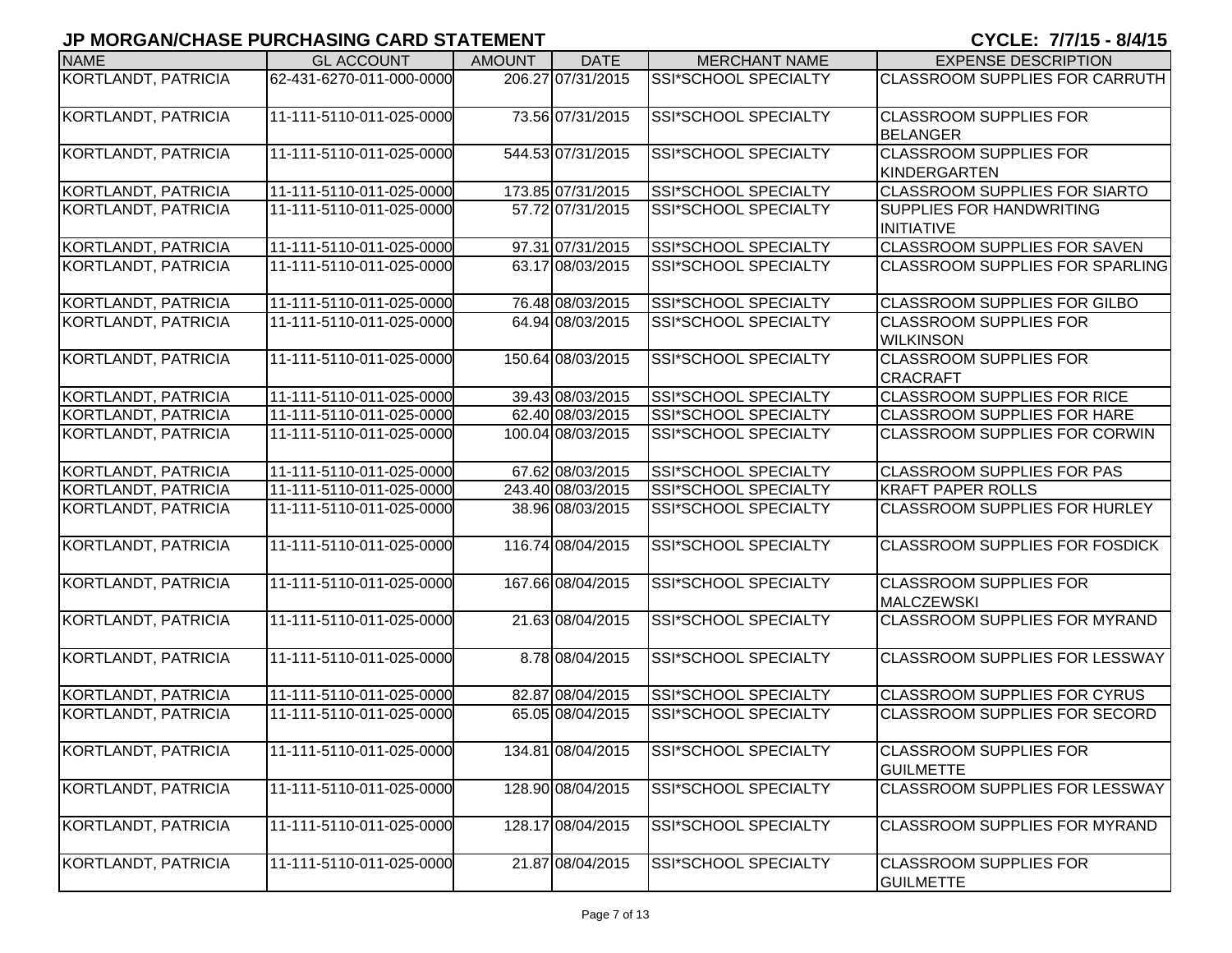| <b>NAME</b>                     |                          |          |                     |                               |                                      |
|---------------------------------|--------------------------|----------|---------------------|-------------------------------|--------------------------------------|
|                                 | <b>GL ACCOUNT</b>        | AMOUNT   | <b>DATE</b>         | <b>MERCHANT NAME</b>          | <b>EXPENSE DESCRIPTION</b>           |
| <b>KORTLANDT, PATRICIA Tota</b> |                          | 8,528.00 |                     |                               |                                      |
| LAINE, MARGARET                 | 62-431-6105-071-000-0000 |          | 99.95 07/27/2015    | COLLEGEBOARD*PRODUCTS         | 5 SAT BOOKS WITH NEW TEST            |
|                                 |                          |          |                     |                               | CONTENT. PART OF PRIOR ORDER         |
|                                 |                          |          |                     |                               | FROM MARCH. PHONE ORDER. NO          |
|                                 |                          |          |                     |                               | PAPERWORK WAS SENT.                  |
| LAINE, MARGARET                 | 11-221-3220-000-414-0000 |          | 356.20 07/31/2015   | <b>DELTA</b>                  | FLIGHT FOR BARB CLIFT TO HOUSTON     |
|                                 |                          |          |                     |                               | FOR IB CAS TRAINING                  |
| LAINE, MARGARET                 | 11-221-3220-000-414-0000 |          | 356.20 07/31/2015   | <b>DELTA</b>                  | FLIGHT FOR JODI FORSTER FOR IB       |
|                                 |                          |          |                     |                               | <b>BUSINESS MANAGEMENT TRAINING</b>  |
| <b>LAINE, MARGARET Tota</b>     |                          | 812.35   |                     |                               |                                      |
| LAMBERT, ELIZABETH              | 11-261-4910-071-000-0000 |          | 395.00 07/08/2015   | <b>NATIONAL TIME</b>          | <b>HS ALARM SHOWING AHU-24</b>       |
| LAMBERT, ELIZABETH              | 11-261-5991-013-000-0000 |          | 750.50 07/08/2015   | <b>NICHOLS</b>                | <b>NW CUSTODIAL SUPPLIES</b>         |
| LAMBERT, ELIZABETH              | 11-261-5991-005-000-0000 |          | 301.91 07/08/2015   | <b>NICHOLS</b>                | <b>MTCE/TRANS CUSTODIAL SUPPLIES</b> |
| LAMBERT, ELIZABETH              | 11-261-5991-065-000-0000 |          | 958.63 07/08/2015   | <b>NICHOLS</b>                | <b>MS CUSTODIAL SUPPLIES</b>         |
| LAMBERT, ELIZABETH              | 11-261-5991-014-000-0000 |          | 49.84 07/08/2015    | <b>NICHOLS</b>                | PV CUSTODIAL SUPPLIES                |
| LAMBERT, ELIZABETH              | 11-261-5991-055-000-0000 |          | 183.32 07/08/2015   | <b>NICHOLS</b>                | NM6 CUSTODIAL SUPPLIES               |
| LAMBERT, ELIZABETH              | 11-261-5991-012-000-0000 |          | 310.76 07/08/2015   | <b>NICHOLS</b>                | OH CUSTODIAL SUPPLIES                |
| LAMBERT, ELIZABETH              | 11-261-5991-055-000-0000 |          | 634.60 07/08/2015   | <b>NICHOLS</b>                | <b>NM5 CUSTODIAL SUPPLIES</b>        |
| LAMBERT, ELIZABETH              | 11-261-5992-055-000-0000 |          | 119.38 07/09/2015   | <b>AERO FILTER, INC</b>       | <b>NM6 AIR FILTERS</b>               |
| LAMBERT, ELIZABETH              | 11-261-5992-015-000-0000 |          | 153.37 07/09/2015   | <b>AERO FILTER, INC</b>       | <b>DF AIR FILTERS</b>                |
| LAMBERT, ELIZABETH              | 11-261-5992-011-000-0000 |          | 969.75 07/09/2015   | <b>AERO FILTER, INC</b>       | <b>VO AIR FILTERS</b>                |
| LAMBERT, ELIZABETH              | 11-261-5992-071-000-0000 |          | 457.93 07/09/2015   | <b>AERO FILTER, INC</b>       | <b>HS AIR FILTERS</b>                |
| LAMBERT, ELIZABETH              | 11-261-5992-065-000-0000 |          | 654.19 07/09/2015   | <b>AERO FILTER, INC</b>       | <b>MS AIR FILTERS</b>                |
| LAMBERT, ELIZABETH              | 11-261-5992-012-000-0000 |          | 433.56 07/09/2015   | <b>AERO FILTER, INC</b>       | OH AIR FILTERS                       |
| LAMBERT, ELIZABETH              | 11-261-5992-014-000-0000 |          | 96.12 07/09/2015    | <b>AERO FILTER, INC</b>       | PV AIR FILTERS                       |
| LAMBERT, ELIZABETH              | 11-261-5992-013-000-0000 |          | 178.68 07/09/2015   | <b>AERO FILTER, INC</b>       | <b>NW AIR FILTERS</b>                |
| LAMBERT, ELIZABETH              | 11-261-5992-055-000-0000 |          | 187.48 07/09/2015   | <b>AERO FILTER, INC</b>       | <b>NM5 AIR FILTERS</b>               |
| LAMBERT, ELIZABETH              | 11-261-4910-000-000-0611 |          | 1,899.25 07/09/2015 | <b>ARCH ENVIRONMENTAL GRO</b> | <b>DISTRICT STORM WATER</b>          |
|                                 |                          |          |                     |                               | <b>MANAGEMENT</b>                    |
| LAMBERT, ELIZABETH              | 11-261-4910-055-000-0000 |          | 284.50 07/09/2015   | <b>ARCH ENVIRONMENTAL GRO</b> | <b>NM ASBESTOS SAMPLING FOR</b>      |
|                                 |                          |          |                     |                               | <b>CONSTRUCTION</b>                  |
| LAMBERT, ELIZABETH              | 11-261-5993-071-000-0000 |          | 2,316.48 07/09/2015 | DAVEY TREE EXPERT COMP        | <b>HS FIELDS AERIFICATION</b>        |
| LAMBERT, ELIZABETH              | 11-261-4910-071-000-0000 |          | 512.00 07/13/2015   | <b>ALLIED INC</b>             | <b>HS AUTO SHOP</b>                  |
| LAMBERT, ELIZABETH              | 11-261-4910-071-000-0000 |          | 505.00 07/13/2015   | <b>AMERICAN SPRINKLER</b>     | HS MAIN LINE REPAIR                  |
| LAMBERT, ELIZABETH              | 11-261-5710-000-000-0000 |          | 832.94 07/13/2015   | CORRIGAN OIL #2 - BRI         | <b>MTCE FUEL</b>                     |
| LAMBERT, ELIZABETH              | 11-261-4910-015-000-0000 |          | 75.00 07/13/2015    | <b>ERADICO SERVICES</b>       | <b>DF PEST CONTROL</b>               |
| LAMBERT, ELIZABETH              | 11-261-4910-065-000-0000 |          | 102.00 07/13/2015   | <b>ERADICO SERVICES</b>       | <b>MS PEST CONTROL</b>               |
| LAMBERT, ELIZABETH              | 11-261-4910-071-000-0000 |          | 60.00 07/13/2015    | <b>ERADICO SERVICES</b>       | <b>HS PEST CONTROL</b>               |
| LAMBERT, ELIZABETH              | 11-261-4910-014-000-0000 |          | 75.00 07/13/2015    | <b>ERADICO SERVICES</b>       | PV PEST CONTROL                      |
| LAMBERT, ELIZABETH              | 11-261-4910-013-000-0000 |          | 50.00 07/13/2015    | <b>ERADICO SERVICES</b>       | <b>NW PEST CONTROL</b>               |
| LAMBERT, ELIZABETH              | 11-261-4910-055-000-0000 |          | 75.00 07/13/2015    | <b>ERADICO SERVICES</b>       | <b>NM6 PEST CONTROL</b>              |
| LAMBERT, ELIZABETH              | 11-261-4910-001-000-0000 |          | 120.00 07/13/2015   | <b>ERADICO SERVICES</b>       | <b>ESB PEST CONTROL</b>              |
| LAMBERT, ELIZABETH              | 11-261-4910-055-000-0000 |          | 75.00 07/13/2015    | <b>ERADICO SERVICES</b>       | NM5 PEST CONTROL                     |
| LAMBERT, ELIZABETH              | 11-261-4910-011-000-0000 |          | 50.00 07/13/2015    | <b>ERADICO SERVICES</b>       | VO PEST CONTROL                      |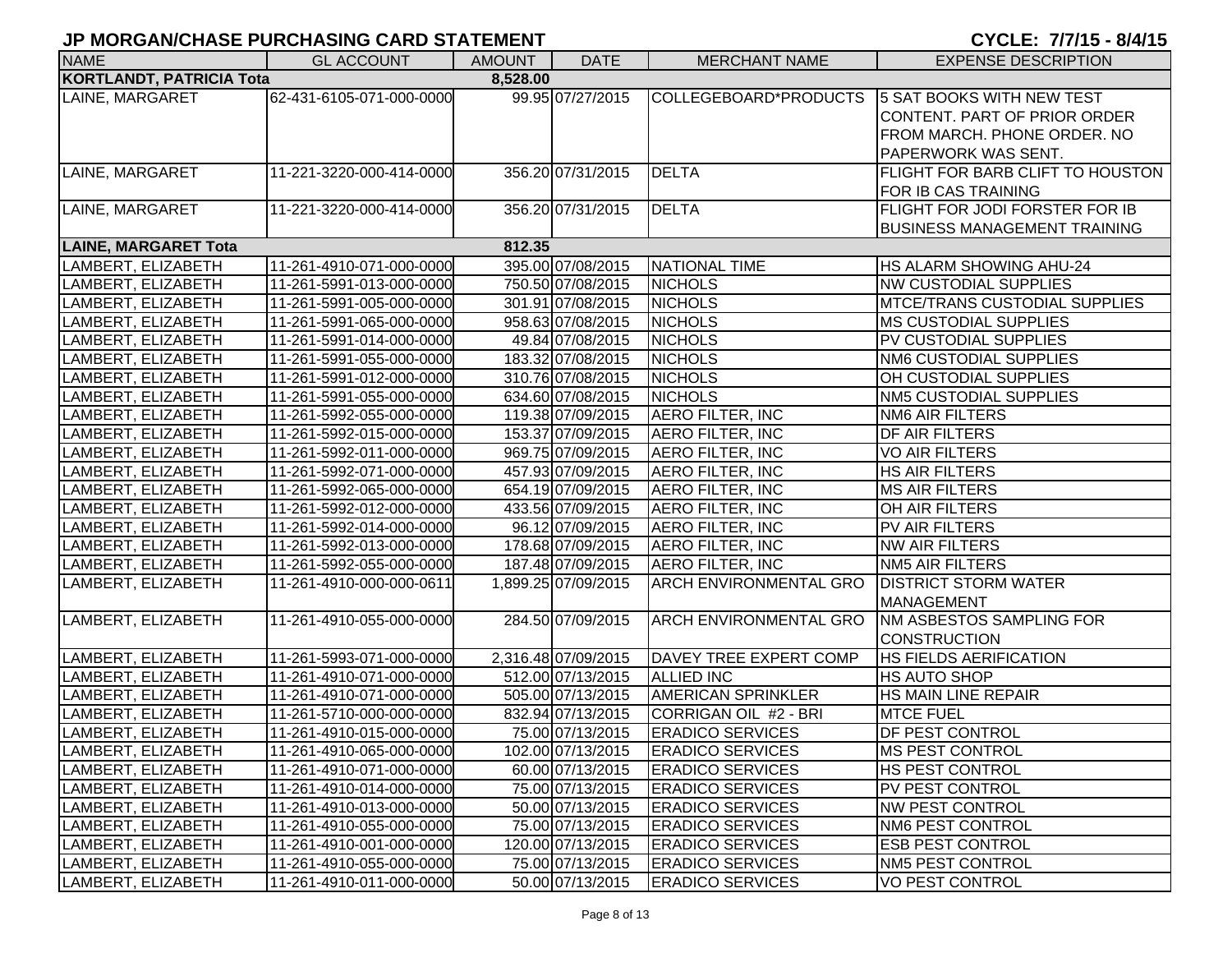| <b>NAME</b>        | <b>GL ACCOUNT</b>        | <b>AMOUNT</b> | <b>DATE</b>         | <b>MERCHANT NAME</b>          | <b>EXPENSE DESCRIPTION</b>             |
|--------------------|--------------------------|---------------|---------------------|-------------------------------|----------------------------------------|
| LAMBERT, ELIZABETH | 11-261-4910-012-000-0000 |               | 50.00 07/13/2015    | <b>ERADICO SERVICES</b>       | OH PEST CONTROL                        |
| LAMBERT, ELIZABETH | 11-261-4910-060-000-0000 |               | 75.00 07/13/2015    | <b>ERADICO SERVICES</b>       | <b>ITC PEST CONTROL</b>                |
| LAMBERT, ELIZABETH | 11-261-4910-003-000-0000 |               | 84.00 07/13/2015    | <b>ERADICO SERVICES</b>       | IPS PEST CONTROL                       |
| LAMBERT, ELIZABETH | 11-261-4910-071-000-0000 |               | 140.00 07/13/2015   | IN *AQUATIC SOURCE, LL        | IHS POOL MTCE VISIT                    |
| LAMBERT, ELIZABETH | 11-261-4910-071-000-0000 |               | 2,585.00 07/14/2015 | <b>NATIONAL TIME</b>          | <b>HS EMERGENCY SERVICE ROOFERS</b>    |
|                    |                          |               |                     |                               | <b>IDRILLED THRU CONDUIT</b>           |
| LAMBERT, ELIZABETH | 11-261-5992-071-000-0000 |               | 485.00 07/15/2015   | IN *AQUATIC SOURCE, LL        | HS POOL CHLORINE                       |
| LAMBERT, ELIZABETH | 11-261-4910-071-000-0000 |               | 2,471.24 07/15/2015 | IN *SECURE DOORS LLC          | HS 2015 FIRE DROP TESTING              |
| LAMBERT, ELIZABETH | 11-261-4910-065-000-0000 |               | 353.04 07/15/2015   | IN *SECURE DOORS LLC          | <b>IMS 2015 FIRE DROP TESTING</b>      |
| LAMBERT, ELIZABETH | 11-261-4910-055-000-0000 |               | 235.36 07/15/2015   | IN *SECURE DOORS LLC          | NM6 2015 FIRE DROP TESTING             |
| LAMBERT, ELIZABETH | 11-261-4910-055-000-0000 |               | 117.68 07/15/2015   | IN *SECURE DOORS LLC          | NM5 2015 FIRE DROP TESTING             |
| LAMBERT, ELIZABETH | 11-261-4910-013-000-0000 |               | 117.68 07/15/2015   | IN *SECURE DOORS LLC          | NW 2015 FIRE DROP TESTING              |
| LAMBERT, ELIZABETH | 11-261-5992-071-000-0000 |               | 862.50 07/15/2015   | <b>NATIONAL TIME</b>          | <b>HS EMERGENCY SERVICE ROOFERS</b>    |
|                    |                          |               |                     |                               | <b>DRILLED THRU CONDUIT</b>            |
| LAMBERT, ELIZABETH | 11-261-4910-011-000-0000 |               | 364.00 07/17/2015   | <b>DE-CAL INC</b>             | VO CHILLER                             |
| LAMBERT, ELIZABETH | 41-261-4110-055-000-4449 |               | 5,367.08 07/17/2015 | <b>DE-CAL INC</b>             | NM COMPRESSOR REPLACEMENT              |
| LAMBERT, ELIZABETH | 11-261-5710-000-000-0000 |               | 213.40 07/27/2015   | CORRIGAN OIL #2 - BRI         | <b>MTCE FUEL</b>                       |
| LAMBERT, ELIZABETH | 11-261-5710-000-000-0000 |               | 390.34 07/27/2015   | CORRIGAN OIL #2 - BRI         | <b>MTCE FUEL</b>                       |
| LAMBERT, ELIZABETH | 11-266-4934-000-000-0000 |               | 10.00 07/27/2015    | <b>PROTECTION ONE ALARM</b>   | <b>ESB BUILDING ALARM SERVICE</b>      |
| LAMBERT, ELIZABETH | 11-266-4934-000-000-0000 |               | 949.25 07/27/2015   | <b>PROTECTION ONE ALARM</b>   | <b>DISTRICT SECURITY ALARM SERVICE</b> |
| LAMBERT, ELIZABETH | 11-261-4910-014-000-0000 |               | 282.00 07/27/2015   | <b>VFP FIRE SYSTEMS INC</b>   | PV FIRE SUPPRESSION INSPECTION         |
| LAMBERT, ELIZABETH | 11-261-4910-071-000-0000 |               | 1,590.00 07/27/2015 | <b>VFP FIRE SYSTEMS INC</b>   | HS FIRE SUPPRESSION INSPECTION         |
| LAMBERT, ELIZABETH | 11-261-4910-011-000-0000 |               | 282.00 07/27/2015   | <b>VFP FIRE SYSTEMS INC</b>   | VO FIRE SUPPRESSION INSPECTION         |
| LAMBERT, ELIZABETH | 11-261-4910-001-000-0000 |               | 580.00 07/27/2015   | <b>VFP FIRE SYSTEMS INC</b>   | ESB FIRE SUPPRESSION INSPECTION        |
|                    |                          |               |                     |                               |                                        |
| LAMBERT, ELIZABETH | 11-261-4910-013-000-0000 |               | 600.00 07/27/2015   | <b>VFP FIRE SYSTEMS INC</b>   | INW FIRE SUPPRESSION INSPECTION        |
| LAMBERT, ELIZABETH | 11-261-4910-055-000-0000 |               | 240.00 07/27/2015   | <b>VFP FIRE SYSTEMS INC</b>   | NM6 FIRE SUPPRESSION INSPECTION        |
|                    |                          |               |                     |                               |                                        |
| LAMBERT, ELIZABETH | 11-261-4910-055-000-0000 |               | 282.00 07/27/2015   | <b>VFP FIRE SYSTEMS INC</b>   | NM5 FIRE SUPPRESSION INSPECTION        |
|                    |                          |               |                     |                               |                                        |
| LAMBERT, ELIZABETH | 11-261-4910-012-000-0000 |               | 221.00 07/27/2015   | <b>VFP FIRE SYSTEMS INC</b>   | OH FIRE SUPPRESSION INSPECTION         |
| LAMBERT, ELIZABETH | 11-261-4910-065-000-0000 |               | 1,590.00 07/27/2015 | <b>VFP FIRE SYSTEMS INC</b>   | IMS FIRE SUPPRESSION INSPECTION        |
| LAMBERT, ELIZABETH | 11-261-4910-015-000-0000 |               | 1,300.00 07/27/2015 | VFP FIRE SYSTEMS INC          | DF FIRE SUPPRESSION INSPECTION         |
| LAMBERT, ELIZABETH | 11-261-4910-060-000-0000 |               | 200.00 07/27/2015   | <b>VFP FIRE SYSTEMS INC</b>   | <b>ITC FIRE SUPPRESSION INSPECTION</b> |
| LAMBERT, ELIZABETH | 11-261-5992-000-000-0000 |               | 90.20 07/28/2015    | <b>AIRGASS NORTH</b>          | <b>DISTRICT WELDING</b>                |
| LAMBERT, ELIZABETH | 11-261-4910-000-000-0000 |               | 429.50 07/28/2015   | <b>ARCH ENVIRONMENTAL GRO</b> | <b>DISTRICT HAZARDOUS MATERIALS</b>    |
|                    |                          |               |                     |                               | <b>SERVICES</b>                        |
| LAMBERT, ELIZABETH | 11-261-4910-000-000-0000 |               | 1,250.00 07/28/2015 | <b>FIRE SYSTEMS OF MICHIG</b> | <b>IDISTRICT HOOD SUPPRESSION</b>      |
|                    |                          |               |                     |                               | <b>INSPECTIONS</b>                     |
| LAMBERT, ELIZABETH | 11-261-4910-013-000-0000 |               | 826.92 07/29/2015   | <b>DE-CAL INC</b>             | <b>NW ALARM BUZZERS ON BOILERS</b>     |
| LAMBERT, ELIZABETH | 11-261-4910-014-000-0000 |               | 2,193.22 07/29/2015 | <b>DE-CAL INC</b>             | PV HEATING BOILERS                     |
| LAMBERT, ELIZABETH | 11-261-4910-013-000-0000 |               | 1,250.00 07/29/2015 | HOH WATER TECHNOLOGY          | INW COOL TOWER SEMI-ANNUAL             |
|                    |                          |               |                     |                               | <b>TREATMENT</b>                       |
| LAMBERT, ELIZABETH | 11-261-5992-013-000-0000 |               | 914.35 07/29/2015   | <b>HOH WATER TECHNOLOGY</b>   | <b>NW COOLING TOWER PRO-KOOL</b>       |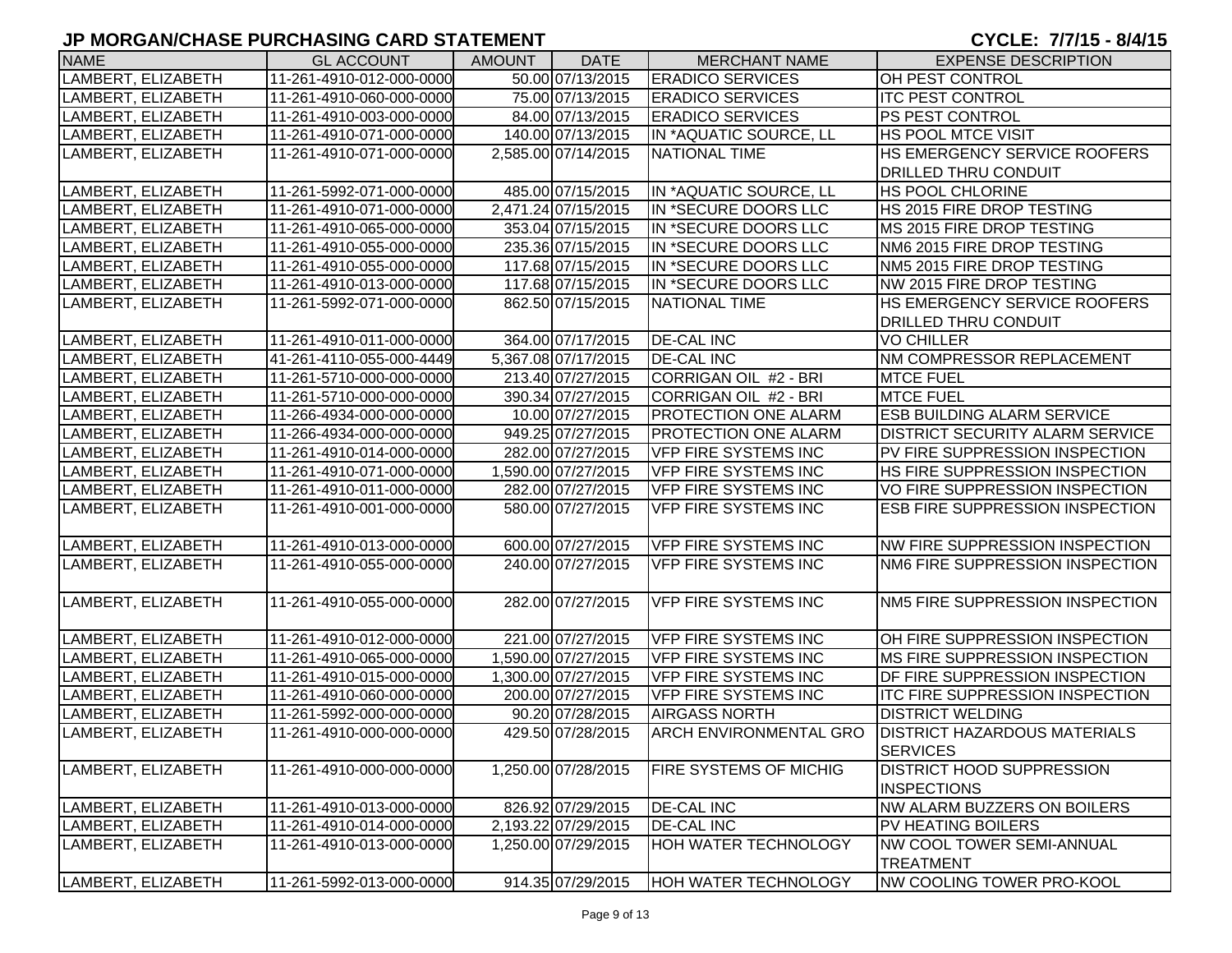## **JP MORGAN/CHASE PURCHASING CARD STATEMENT**

## CYCLE: 7/7/15 - 8/4/15

| <b>NAME</b>                     | <b>GL ACCOUNT</b>        | AMOUNT    | <b>DATE</b>         | <b>MERCHANT NAME</b>                      | <b>EXPENSE DESCRIPTION</b>                                |
|---------------------------------|--------------------------|-----------|---------------------|-------------------------------------------|-----------------------------------------------------------|
| LAMBERT, ELIZABETH              | 11-261-3220-000-000-0000 |           | 135.00 07/29/2015   | <b>MSBO</b>                               | <b>MSBO DEPOSIT FOR MARK NEWMAN</b>                       |
| LAMBERT, ELIZABETH              | 11-261-4910-060-000-0000 |           | 220.00 07/29/2015   | NATIONAL TIME                             | <b>ITC TAMPER SWITCH FOR BACKFLOW</b><br><b>PREVENTER</b> |
| LAMBERT, ELIZABETH              | 11-261-4910-014-000-0000 |           | 250.02 07/30/2015   | ARCH ENVIRONMENTAL GRO PV WASTE RECYCLING |                                                           |
| LAMBERT, ELIZABETH              | 11-261-4910-071-000-0000 |           | 176.00 08/04/2015   | <b>PROTECTION ONE ALARM</b>               | <b>HS BUILDING ALARM</b>                                  |
| <b>LAMBERT, ELIZABETH Total</b> |                          | 43,639.97 |                     |                                           |                                                           |
| LUSSENDEN, ASHLEY               | 11-118-5110-000-951-0000 |           | 168.54 07/28/2015   | LAKESHORE LEARNING #45                    | BEGINNING OF THE YEAR ITEMS                               |
| <b>LUSSENDEN, ASHLEY Total</b>  |                          | 168.54    |                     |                                           |                                                           |
| MATTHEWS, STEVEN                | 11-232-3220-000-000-0000 |           | 750.00 07/20/2015   | AMERICAN ASSOC OF SCHO                    | NATIONAL CONFERENCE<br><b>REGISTRATION</b>                |
| <b>MATTHEWS, STEVEN Total</b>   |                          | 750.00    |                     |                                           |                                                           |
| MILLER, HELEN                   | 11-283-5910-000-000-0000 |           | 160.98 07/14/2015   | <b>PITNEY BOWES PI</b>                    | <b>POSTAGE METER INK</b>                                  |
| MILLER, HELEN                   | 62-431-6770-001-000-0000 |           | 31.90 07/28/2015    | CHRISTOPHER & BANKS #4                    | <b>ERROR/PERSONAL USE</b>                                 |
| MILLER, HELEN                   | 11-283-5910-000-000-0000 |           | 103.07 07/30/2015   | STAPLS7140393687000001                    | <b>OFFICE SUPPLIES</b>                                    |
| MILLER, HELEN                   | 11-283-5990-000-000-0000 |           | 31.08 07/31/2015    | SAMS CLUB #6657                           | CANDY FOR NEW STAFF ORIENTATION<br>GIFT/MUGS              |
| MILLER, HELEN                   | 11-283-5910-000-000-0000 |           | 6.39 07/31/2015     | STAPLS7140393687000002                    | <b>OFFICE SUPPLIES</b>                                    |
| <b>MILLER, HELEN Total</b>      |                          | 333.42    |                     |                                           |                                                           |
| MILLER, WILLIAM                 | 11-261-5992-014-000-0000 |           | 63.75 07/08/2015    | COCHRANE SUPPLY AND EN                    | <b>PV ROOM 212 SWITCH</b>                                 |
| MILLER, WILLIAM                 | 11-261-5992-065-000-0000 |           | 190.00 07/08/2015   | <b>MULTI PRODUCTS CO</b>                  | <b>MS ROOM 102 ACTUATOR</b>                               |
| MILLER, WILLIAM                 | 11-261-5992-000-000-0000 |           | 21.50 07/13/2015    | DOWNRIVER REFRIG SUP C                    | <b>MTCE TRUCK STOCK CO2</b>                               |
| MILLER, WILLIAM                 | 11-261-5992-015-000-0000 |           | 43.02 07/15/2015    | THE HOME DEPOT 2737                       | <b>DF EAST WING AHU</b>                                   |
| MILLER, WILLIAM                 | 11-261-5992-071-000-0000 |           | 37.31 07/16/2015    | <b>WW GRAINGER</b>                        | <b>HS BELT</b>                                            |
| MILLER, WILLIAM                 | 11-261-5992-000-000-0000 |           | 6.94 07/20/2015     | THE HOME DEPOT 2737                       | <b>MTCE TRUCK STOCK</b>                                   |
| MILLER, WILLIAM                 | 11-261-5992-015-000-0000 |           | 26.52 07/20/2015    | THE TRANE COMPANY                         | <b>DF ART ROOM VAV</b>                                    |
| MILLER, WILLIAM                 | 11-261-5992-000-000-0000 |           | 60.85 07/23/2015    | BEHLER YOUNG COMPANY N                    | <b>MTCE TRUCK STOCK</b>                                   |
| MILLER, WILLIAM                 | 11-261-5992-000-000-0000 |           | 5.51 07/23/2015     | THE HOME DEPOT 2737                       | <b>MTCE TRUCK STOCK</b>                                   |
| MILLER, WILLIAM                 | 11-261-5992-012-000-0000 |           | 39.65 07/30/2015    | COCHRANE SUPPLY AND EN                    | OH PRINCIPAL'S OFFICE                                     |
| MILLER, WILLIAM                 | 11-261-5992-071-000-0000 |           | 27.50 07/30/2015    | <b>WW GRAINGER</b>                        | <b>HS PRESSURE SWITCH</b>                                 |
| MILLER, WILLIAM                 | 11-261-5992-000-000-0000 |           | 10.30 08/03/2015    | DOWNRIVER REFRIG SUP C                    | <b>MTCE TRUCK STOCK</b>                                   |
| <b>MILLER, WILLIAM Total</b>    |                          | 532.85    |                     |                                           |                                                           |
| MITCHELL, DONALD                | 11-299-5990-000-000-0000 |           | 68.93 07/31/2015    | THE HOME DEPOT 2737                       | <b>SUPPLIES</b>                                           |
| <b>MITCHELL, DONALD Total</b>   |                          | 68.93     |                     |                                           |                                                           |
| NESMITH, RUSSELL                | 11-261-5993-000-000-0000 |           | 2,033.90 07/10/2015 | PIONEER REVERE 8008771                    | <b>GRNDS PAINT FOR ATHLETIC FIELDS</b>                    |
| NESMITH, RUSSELL                | 11-261-5993-000-000-0000 |           | 36.36 07/15/2015    | THE HOME DEPOT 2737                       | <b>GRNDS PLAYGROUND REPAIR</b><br><b>SUPPLIES</b>         |
| <b>NESMITH, RUSSELL</b>         | 11-261-5993-000-000-0000 |           | 3.47 07/15/2015     | THE HOME DEPOT 2737                       | <b>GRNDS ATHLETIC FIELD PAINTING</b><br><b>SUPPLIES</b>   |
| NESMITH, RUSSELL                | 11-261-5992-013-000-0000 |           | 628.36 07/17/2015   | <b>KOMPAN INC</b>                         | <b>NW PLAYGROUND PARTS</b>                                |
| NESMITH, RUSSELL                | 11-261-5992-014-000-0000 |           | 626.86 07/17/2015   | <b>KOMPAN INC</b>                         | <b>PV PLAYGROUND PARTS</b>                                |
| NESMITH, RUSSELL                | 11-261-5993-071-000-0000 |           | 589.90 07/17/2015   | PIONEER REVERE 8008771                    | HS FOOTBALL FIELD LINE REMOVER                            |
| <b>NESMITH, RUSSELL</b>         | 11-261-5992-065-000-0000 |           | 70.59 07/20/2015    | <b>BILL &amp; RODS APPLIANCE</b>          | IMS HOME EC DRYER, REFUND FOR<br><b>TAX COMING</b>        |
| <b>NESMITH, RUSSELL</b>         | 11-261-5993-000-000-0000 |           | 65.94 07/20/2015    | MARKS OUTDOOR POWER EQ GRNDS MOWER BLADES |                                                           |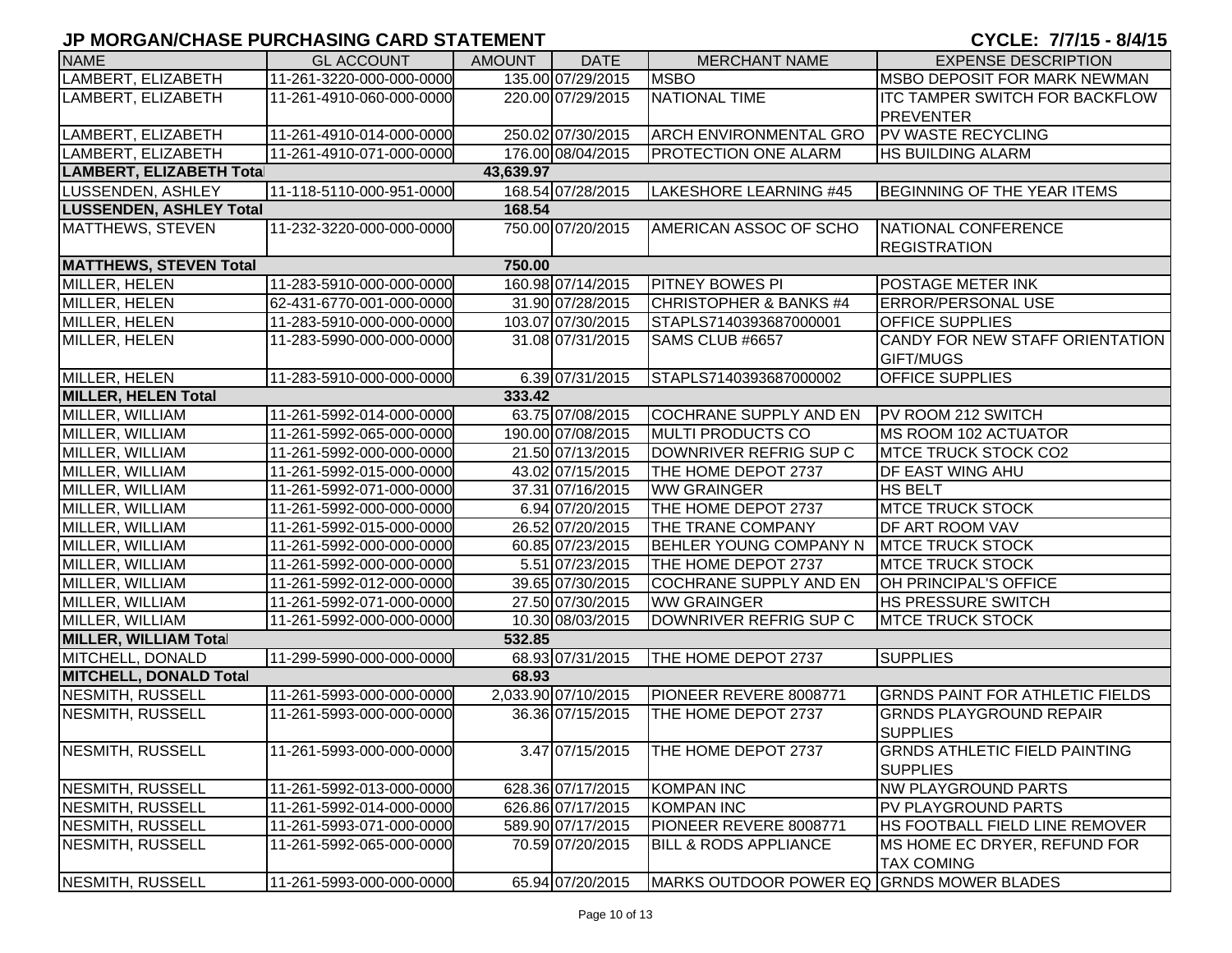| <b>NAME</b>                      | <b>GL ACCOUNT</b>        | AMOUNT   | <b>DATE</b>       | <b>MERCHANT NAME</b>             | <b>EXPENSE DESCRIPTION</b>                                |
|----------------------------------|--------------------------|----------|-------------------|----------------------------------|-----------------------------------------------------------|
| <b>NESMITH, RUSSELL</b>          | 11-261-5992-065-000-0000 |          | -4.00 07/23/2015  | <b>BILL &amp; RODS APPLIANCE</b> | <b>MTCE TAX REFUND</b>                                    |
| <b>NESMITH, RUSSELL Total</b>    |                          | 4,051.38 |                   |                                  |                                                           |
| NOWICKI, MATTHEW                 | 11-271-7910-000-000-0000 |          | 9.97 07/13/2015   | THE HOME DEPOT 2737              | <b>CRATE FOR PICKUP</b>                                   |
| NOWICKI, MATTHEW                 | 11-271-3220-000-000-0000 |          | 231.28 07/17/2015 | <b>GREAT WOLF</b>                | <b>MAPT CONFERENCE</b>                                    |
| NOWICKI, MATTHEW                 | 11-271-3220-000-000-0000 |          | 25.00 07/17/2015  | OUTBACK 2327                     | <b>MAPT CONFERENCE</b>                                    |
| NOWICKI, MATTHEW                 | 11-271-5710-000-000-0000 |          | 56.15 07/17/2015  | SUNOCO 0276572500 QPS            | <b>FUEL FOR DISTRICT TRUCK</b>                            |
| <b>NOWICKI, MATTHEW Total</b>    |                          | 322.40   |                   |                                  |                                                           |
| OCONNOR, GAIL                    | 11-118-5110-000-951-0000 |          | 383.87 07/08/2015 | LAKESHORE LEARNING MAT           | <b>TEACHING SUPPLIES</b>                                  |
| OCONNOR, GAIL                    | 11-118-5110-000-951-0000 |          | 202.19 07/09/2015 | STAPLS7139272336000001           | <b>TEACHING SUPPLIES</b>                                  |
| OCONNOR, GAIL                    | 11-118-5110-000-951-0000 |          | 47.93 08/03/2015  | <b>CONSTRUCT PLAYTHINGS.C</b>    | <b>TEACHING SUPPLIES</b>                                  |
| OCONNOR, GAIL                    | 11-118-5110-000-951-0000 |          | 164.44 08/03/2015 | LAKESHORE LEARNING MAT           | <b>TEACHING SUPPLIES</b>                                  |
| OCONNOR, GAIL                    | 11-118-5110-000-951-0000 |          | 141.93 08/03/2015 | <b>LAKESHORE LEARNING MAT</b>    | <b>TEACHING SUPPLIES</b>                                  |
| <b>OCONNOR, GAIL Total</b>       |                          | 940.36   |                   |                                  |                                                           |
| SALTZMAN, DANA                   | 11-118-5110-000-951-0000 |          | 141.06 07/29/2015 | <b>AMAZON MKTPLACE PMTS</b>      | <b>CLASSROOM MATERIALS</b>                                |
| SALTZMAN, DANA                   | 11-118-5110-000-951-0000 |          | 17.90 07/29/2015  | AMAZON.COM                       | <b>CLASSROOM MATERIALS</b>                                |
| <b>SALTZMAN, DANA Tota</b>       |                          | 158.96   |                   |                                  |                                                           |
| <b>SCHRINER, STEPHANIE</b>       | 62-431-6275-065-000-0000 |          | 18.18 07/16/2015  | AMAZON.COM                       | <b>CREATING CULTURES BOOK</b>                             |
| <b>SCHRINER, STEPHANIE</b>       | 62-431-6275-065-000-0000 |          | 100.27 07/16/2015 | AMAZON.COM                       | 5 BOOKS                                                   |
| <b>SCHRINER, STEPHANIE</b>       | 62-431-6275-065-000-0000 |          | 13.48 07/17/2015  | <b>AMAZON MKTPLACE PMTS</b>      | 21 LAWS BOOK                                              |
| <b>SCHRINER, STEPHANIE</b>       | 62-431-6275-065-000-0000 |          | 24.26 07/20/2015  | AMAZON.COM                       | <b>CULTURE BOOK</b>                                       |
| <b>SCHRINER, STEPHANIE</b>       | 62-431-6275-065-000-0000 |          | 9.5907/22/2015    | AMAZON.COM                       | <b>TEAM PLAYER BOOK</b>                                   |
| <b>SCHRINER, STEPHANIE</b>       | 11-112-5990-065-000-0000 |          | 39.20 07/22/2015  | USPS 25687001630406169           | <b>STAMPS</b>                                             |
| <b>SCHRINER, STEPHANIE</b>       | 62-431-6275-065-000-0000 |          | 15.45 07/24/2015  | AMAZON.COM                       | <b>TEAM PLAYER BOOK</b>                                   |
| <b>SCHRINER, STEPHANIE Total</b> |                          | 220.43   |                   |                                  |                                                           |
| <b>SHPAKOFF, KATHLEEN</b>        | 11-351-5110-000-953-0000 |          | 36.93 07/13/2015  | <b>TARGET</b><br>00014654        | <b>TEACHING MATERIALS</b>                                 |
| <b>SHPAKOFF, KATHLEEN Total</b>  |                          | 36.93    |                   |                                  |                                                           |
| SOVEL, SHEILA                    | 11-118-5110-000-951-0000 |          | 40.86 07/15/2015  | JOANN ETC #1933                  | <b>CLASSROOM EXPENSES</b>                                 |
| SOVEL, SHEILA                    | 11-118-5110-000-951-0000 |          | 166.11 07/21/2015 | <b>OFFICE CENTRAL</b>            | <b>CLASSROOM SUPPLIES</b>                                 |
| SOVEL, SHEILA                    | 11-118-5110-000-951-0000 |          | 13.62 07/24/2015  | KROGER #632                      | <b>CLASSROOM SUPPLIES</b>                                 |
| SOVEL, SHEILA                    | 11-118-5110-000-951-0000 |          | 124.88 07/27/2015 | TOYS R US #9274 QPS              | <b>CLASSROOM SUPPLIES</b>                                 |
| SOVEL, SHEILA                    | 62-431-6355-031-000-0000 |          | 18.47 07/29/2015  | MICHAELS STORES 2071             | <b>CLASSROOM SUPPLIES</b>                                 |
| SOVEL, SHEILA                    | 11-118-5110-000-951-0000 |          | 34.02 08/03/2015  | <b>STAPLES</b><br>00109520       | <b>CLASSROOM SUPPLIES</b>                                 |
| SOVEL, SHEILA                    | 11-118-5110-000-951-0000 |          | 17.75 08/04/2015  | <b>TARGET</b><br>00008961        | <b>CLASSROOM SUPPLIES</b>                                 |
| <b>SOVEL, SHEILA Total</b>       |                          | 415.71   |                   |                                  |                                                           |
| STEC, MEGAN                      | 11-351-5110-000-953-0000 |          | 9.98 07/13/2015   | MICHAELS STORES 3744             | <b>SUMMER CARE TEACHING MATERIALS</b>                     |
| <b>STEC, MEGAN</b>               | 11-351-5110-000-953-0000 |          | 13.97 07/13/2015  | <b>PARTY CITY</b>                | <b>SUMMER CARE TEACHING MATERIALS</b>                     |
| STEC, MEGAN                      | 11-118-5110-000-951-0000 |          | 102.37 07/15/2015 | MEIJER INC #122<br>Q01           | TEACHING MATERIALS - MARKERS,<br>COLORED PENCILS, CRAYONS |
| STEC, MEGAN                      | 11-118-5110-000-951-0000 |          | 50.94 07/15/2015  | MEIJER INC #122<br>Q01           | <b>TEACHING MATERIALS</b>                                 |
| STEC, MEGAN                      | 11-351-5110-000-953-0000 |          | 23.99 08/03/2015  | MICHAELS STORES 3744             | TEACHING MATERIALS SUMMER CARE                            |
| <b>STEC, MEGAN Total</b>         |                          | 201.25   |                   |                                  |                                                           |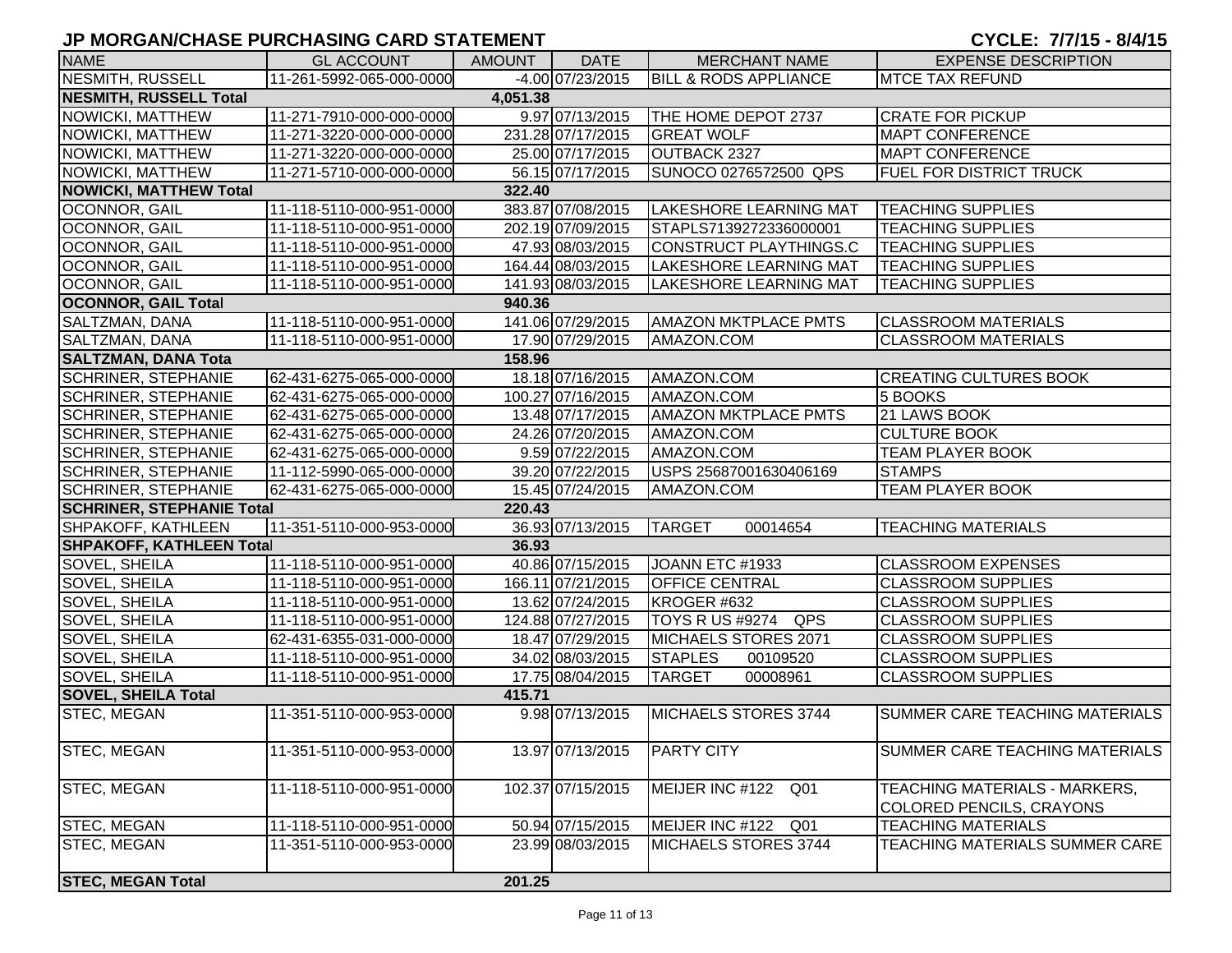#### **JP MORGAN/CHASE PURCHASING CARD STATEMENT**

CYCLE: 7/7/15 - 8/4/15

| <b>NAME</b>                      | <b>GL ACCOUNT</b>        | <b>AMOUNT</b> | <b>DATE</b>          | <b>MERCHANT NAME</b>          | <b>EXPENSE DESCRIPTION</b>                                                          |
|----------------------------------|--------------------------|---------------|----------------------|-------------------------------|-------------------------------------------------------------------------------------|
| STRICKER, CHRISTINE              | 11-351-5110-000-953-0000 |               | 14.00 07/08/2015     | FIVE BELOW 558                | <b>SUMMER CARE SUPPLIES</b>                                                         |
| <b>STRICKER, CHRISTINE</b>       | 11-351-5110-000-953-0000 |               | 57.37 07/23/2015     | JOANN ETC #1933               | SUPPLIES FOR SUMMER CARE                                                            |
| STRICKER, CHRISTINE              | 11-351-5110-000-953-0000 |               | 50.97 07/28/2015     | 00014654<br><b>TARGET</b>     | <b>SUMMER CARE SUPPLIES</b>                                                         |
|                                  |                          |               |                      |                               | (PRESCHOOL POOL, SPRINKLER AND                                                      |
|                                  |                          |               |                      |                               | <b>HOSE SPLITTER)</b>                                                               |
| <b>STRICKER, CHRISTINE</b>       | 11-351-5110-000-953-0000 |               | 57.78 07/28/2015     | <b>TARGET</b><br>00014654     | MARKERS AND SUPPLIES FOR                                                            |
|                                  |                          |               |                      |                               | PRESCHOOL CARE ROOM                                                                 |
| <b>STRICKER, CHRISTINE Total</b> |                          | 180.12        |                      |                               |                                                                                     |
| TURNER, NANCY                    | 11-216-5110-000-316-0000 |               | -270.86 07/13/2015   | <b>BROOKES PUBLISHING</b>     | <b>EARLY CHILDHOOD BOOKS</b>                                                        |
| <b>TURNER, NANCY Total</b>       |                          | $-270.86$     |                      |                               |                                                                                     |
| VALENTINE, CYNTHIA               | 11-271-3220-000-000-0000 |               | 480.00 07/23/2015    | <b>MICHIGAN ASSOCIATION F</b> | <b>MAPT CONFERENCE MATT &amp; TOM</b>                                               |
| <b>VALENTINE, CYNTHIA</b>        | 11-271-5910-000-000-0000 |               | 154.18 07/30/2015    | STAPLS7140349560000001        | <b>OFFICE SUPPLIES</b>                                                              |
| <b>VALENTINE, CYNTHIA</b>        | 11-271-5910-000-000-0000 |               | 46.00 07/30/2015     | STAPLS7140349560000002        | OFFICE SUPPLIES                                                                     |
| <b>VALENTINE, CYNTHIA Tota</b>   |                          | 680.18        |                      |                               |                                                                                     |
| VAUGHAN, ANGELA                  | 11-232-7410-000-000-0000 |               | 447.00 07/24/2015    | MICH ASSOC OF SCH ADMI        | AASA 15-16 ANNUAL DUES                                                              |
| VAUGHAN, ANGELA                  | 11-232-7410-000-000-0000 |               | 1,384.84 07/24/2015  | MICH ASSOC OF SCH ADMI        | MASA MEMBERSHIP RENEWAL - 15-16                                                     |
| VAUGHAN, ANGELA                  | 11-232-4910-000-000-0000 |               | 2,000.00 07/30/2015  | <b>MASB</b>                   | <b>BOARD BOOK CONTRACT FEE 15-16</b>                                                |
| VAUGHAN, ANGELA                  | 11-231-7410-000-000-0000 |               | 7,822.00 07/30/2015  | <b>MASB</b>                   | MEMBERSHIP DUES 15-16                                                               |
| <b>VAUGHAN, ANGELA Tota</b>      |                          | 11,653.84     |                      |                               |                                                                                     |
| <b>VUICHARD, TATIANA</b>         | 21-321-3610-000-000-0023 |               | 450.00 07/07/2015    | <b>GRAND BLANC PRINTING</b>   | PRINTING OF EXTRA SUMMER<br><b>BROCHURES.</b>                                       |
| VUICHARD, TATIANA                | 11-311-3220-000-000-0000 |               | 252.40 07/15/2015    | <b>HYATT PLACE</b>            | <b>RESERVATION FOR COMMUNITY ED</b><br>CONFERENCE.                                  |
| VUICHARD, TATIANA                | 62-431-6301-033-000-0000 |               | 1,920.89 07/20/2015  | PRINTNOLOGY, INC. RETA        | POSTAGE FOR ADULT ED POST<br>CARDS.                                                 |
| VUICHARD, TATIANA                | 21-321-5990-000-000-0023 |               | 86.50 07/20/2015     | <b>SCANTRON CORPORATION</b>   | <b>SCANTRONS ORDERED FOR SUMMER</b><br>SCHOOL FINAL EXAMS.                          |
| VUICHARD, TATIANA                | 62-431-6301-033-000-0000 |               | 1,748.99 07/21/2015  | COSTCO.COM *ONLINE            | BANQUET TABLES ORDERED FOR TOM<br>MITCHELL - HS AUDITORIUM RENTAL.                  |
| <b>VUICHARD, TATIANA</b>         | 21-321-5990-000-000-0023 |               | 8.48 07/22/2015      | DOLLAR-GENERAL #6657          | SUPPLIES FOR ELL SUMMER SCHOOL<br><b>CLASSES TO STORE PAPER BOOKS.</b>              |
| <b>VUICHARD, TATIANA</b>         | 62-431-6770-030-000-0000 |               | 332.73 07/23/2015    | <b>BD'S MONGOLIAN GRI</b>     | SUMMER SCHOOL HIGH SCHOOL<br>TEACHER RECOGNITION LUNCHEON.                          |
| <b>VUICHARD, TATIANA</b>         | 62-431-6770-030-000-0000 |               | 150.00 07/23/2015    | PANERA BREAD #667             | SUMMER SCHOOL PREK-6 TEACHER<br>RECOGNITION.                                        |
| <b>VUICHARD, TATIANA</b>         | 21-321-5990-000-000-0023 |               | 13.62 07/23/2015     | WM SUPERCENTER #5893          | SUMMER SCHOOL THANK YOU CARDS<br>AND PLATIC BIN TO STORE SUMMER<br>SCHOOL SUPPLIES. |
| <b>VUICHARD, TATIANA</b>         | 11-311-5910-000-000-0000 |               | 1,054.00 07/27/2015  | <b>XPEDX LLC</b>              | COMMUNITY ED/CARE COPY PAPER.                                                       |
| <b>VUICHARD, TATIANA</b>         | 11-311-5910-000-000-0000 |               | -1,054.00 07/27/2015 | <b>XPEDX LLC</b>              | COMMUNITY ED/CARE COPY PAPER.                                                       |